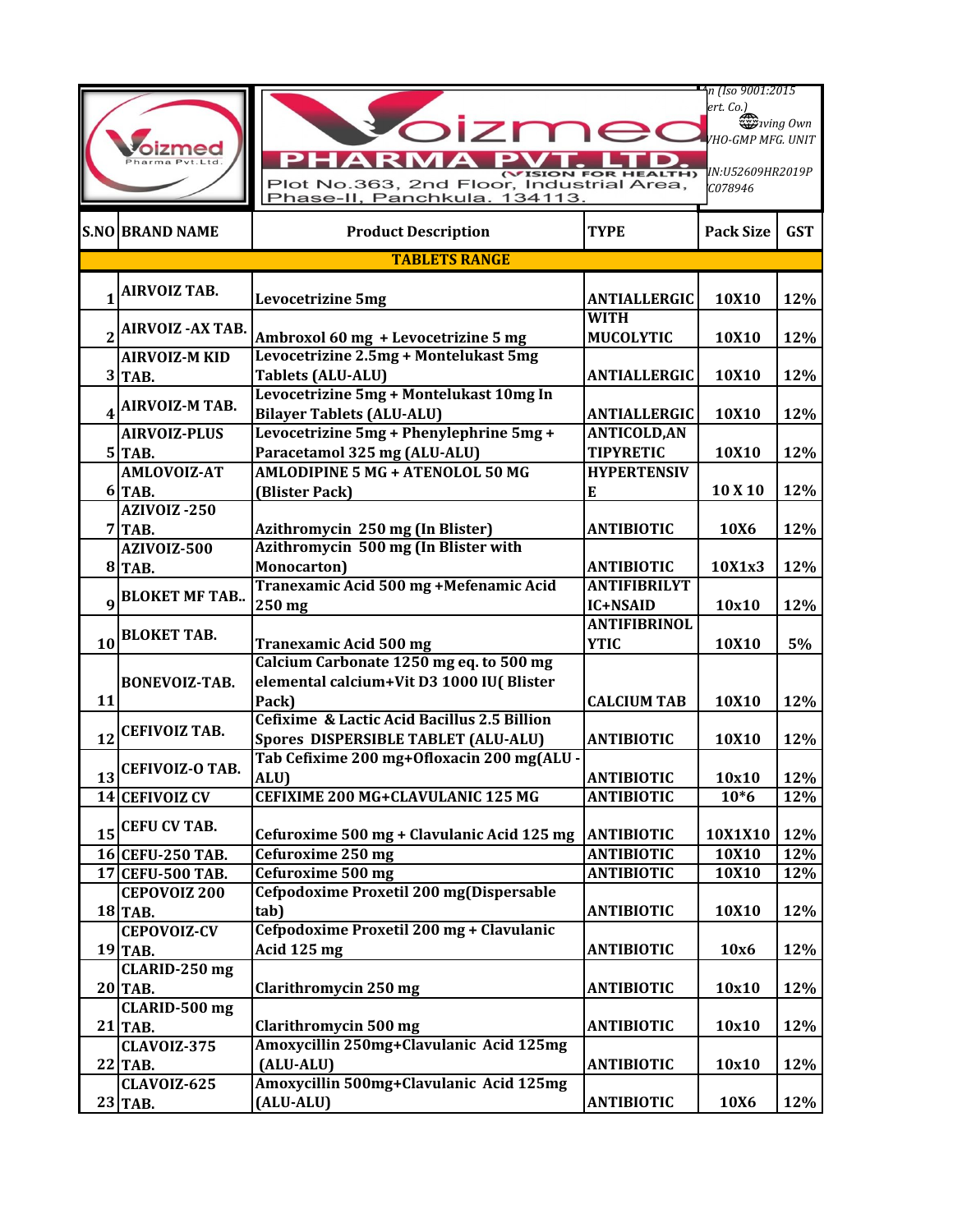|    |                        | Amoxycillin 500mg+Clavulanic Acid 125mg       |                     |         |     |
|----|------------------------|-----------------------------------------------|---------------------|---------|-----|
|    | <b>CLAVOIZ-LB TAB.</b> | + Lactic Acid Bacillus 60 million spores      |                     |         |     |
| 24 |                        | (ALU-ALU)                                     | <b>ANTIBIOTIC</b>   | 10X6    | 12% |
|    |                        | Phenylepherine 5 mg+Caffeine 30               |                     |         |     |
|    | <b>COLDVOIZ-CF</b>     | mg+Diphenhydramine 25 mg+Paracetamol          |                     |         |     |
| 25 | TAB.                   |                                               |                     |         |     |
|    |                        | 325 mg                                        | <b>ANTICOLD</b>     | 10X10   | 12% |
|    | <b>CORTIVOIZ 6mg</b>   |                                               | <b>CORTICOSTER</b>  |         |     |
|    | <b>26 TAB.</b>         | <b>Deflazacort 6mg (ALU ALU)</b>              | <b>OID</b>          | 10X10   | 12% |
|    | <b>COZI-L-TAB.</b>     |                                               |                     |         |     |
| 27 |                        | CO-enzyme Q10 +Lacrnitine 500 mg Alu Alu      | <b>ANTIOXIDANT</b>  | 10x1x10 | 12% |
|    |                        | Ubiquinol Acetate (Reduced COQ10)+L-          |                     |         |     |
|    | <b>COZI-QL TAB.</b>    | Carnitine 1000mg+Astaxanthin                  |                     |         |     |
| 28 |                        | 16mg+Lycopene 2.5mg+zinc12.5mg                | <b>ANTIOXIDANT</b>  | 3x10    | 18% |
|    |                        |                                               | <b>ENDOMETROSI</b>  |         |     |
| 29 | <b>E2DIOL TAB.</b>     | <b>ESTRADIOL VALERATE TABLETS BLISTER</b>     | ${\bf S}$           | 1X28    | 12% |
|    | <b>EMRECT-12 MG</b>    |                                               |                     |         |     |
|    | 30 TAB.                | <b>IVERMECTIN 12MG TABLETS</b>                | <b>ANTIVIRAL</b>    | 10X10   | 12% |
|    | 31 EMMEVOIZ TAB.       | <b>Ondansetron MD Tab (ALU)</b>               | <b>ANTIEMETIC</b>   | 10X10   | 12% |
|    |                        |                                               |                     |         |     |
|    | <b>EMMEVOIZ-P</b>      |                                               |                     |         |     |
|    | TAB.                   | Doxylamine Succinate 10 mg + Pyridoxine       | <b>ANTIHISTAMI</b>  |         |     |
| 32 |                        | Hydrochloride 10 mg + Folic Acid 2.5 mg       | NE+VIT. B           | 10X10   | 12% |
|    | <b>ESTACLO TAB.</b>    |                                               | <b>ANTIDEPRESS</b>  |         |     |
| 33 |                        | Escitalopram 10mg+Clonazepam.5mg              | <b>ENT</b>          | 10X10   | 12% |
|    | <b>EVOXIB-P TAB.</b>   |                                               | <b>NSAID (PAIN</b>  |         |     |
| 34 |                        | ETORICOXIB 60MG+PARACETAMOL 325               | <b>DISORDER</b> )   | 10X10   | 12% |
|    |                        |                                               | PPI(GASTRITIS       |         |     |
| 35 | EZTOP 40 TAB.          | Esomeprazole 40 mg tablets, (Alu Alu)         | (APD)               | 10x10   | 12% |
|    |                        | Ferrous Bisglicynate 60mg + Zinc Bisglycinate |                     |         |     |
|    | <b>FERROVOIZ-</b>      | 15 mg+Folic Acid 1.5mg+Methlycobalamine       |                     |         |     |
| 36 | PLUS TAB.              | 500 mcg                                       | <b>IRON+B6+B12</b>  | 10X10   | 12% |
|    |                        |                                               |                     |         |     |
|    | <b>FERROVOIZ-XT</b>    | Ferrous ascorbate 100 mg(elemental Iron)+     |                     |         |     |
| 37 | TAB.                   |                                               | <b>IRON+B6+B12</b>  |         |     |
|    |                        | Folic acid 1.5 mg+Zinc Sulphate 22.5 mg       |                     | 10x10   | 12% |
|    | <b>FLEXIVALK TAB.</b>  |                                               | <b>ANTIGOUT(UR</b>  |         |     |
| 38 |                        | Fabuxostat 40 mg                              | <b>IC ACID)</b>     | 10X10   | 12% |
|    |                        | Melcobalamine 1500 mcg + L-methylfolate       |                     |         |     |
|    | <b>FOLIVOIZ TAB.</b>   | 1mg+Pyridoxial 5 Phosphate .5mg(Strip pack    | <b>B12+B6+OTHE</b>  |         |     |
|    |                        | & Chewable TAB.let)                           | R VIT(PREGN.)       |         |     |
| 39 |                        |                                               |                     | 10X10   | 12% |
|    | GLUVOIZ-M1             | <b>GLIMIPRIDE 1MG + METFORMIN 500MG</b>       | <b>ANITDAIBETIC</b> |         |     |
|    | $40$ TAB.              | (Blister Pack)                                |                     | 10X10   | 12% |
|    | GLUVOIZ-M2             | <b>GLIMIPRIDE 2MG + METFORMIN 500MG</b>       | <b>ANITDAIBETIC</b> |         |     |
|    | 41 TAB.                | (Blister Pack)                                |                     | 10X10   | 12% |
|    |                        | METFORMIN 500MG + PIOGLITAZONE 15MG           | <b>ANITDAIBETIC</b> |         |     |
|    | <b>GLUVOIZ-PM1</b>     | + GLIMEPRIDE 1MG(Blister Pack In Bilayer      |                     |         |     |
| 42 | TAB.                   | Tablet)                                       |                     | 10X10   | 12% |
|    |                        | METFORMIN 500MG + PIOGLITAZONE 15MG           | <b>ANITDAIBETIC</b> |         |     |
|    | <b>GLUVOIZ-PM2</b>     |                                               |                     |         |     |
|    | TAB.                   | + GLIMEPRIDE 2MG(Blister Pack In Bilayer      |                     |         |     |
| 43 |                        | Tablet)                                       |                     | 10X10   | 12% |
|    | LEVOIZ 500 TAB.        |                                               |                     |         |     |
| 44 |                        | Levofloxacin 500 mg(Alu Alu Pack)             | <b>ANTIBIOTIC</b>   | 10X10   | 12% |
|    |                        |                                               |                     |         |     |
|    | <b>LIPA PLUS TAB.</b>  | Pancreatin 360 mg(Lipase 25000, Amylase       | <b>PANCREATIN</b>   |         |     |
| 45 |                        | 18000, Protease 1000 USP)                     | <b>BLEND</b>        | 10x10   | 18% |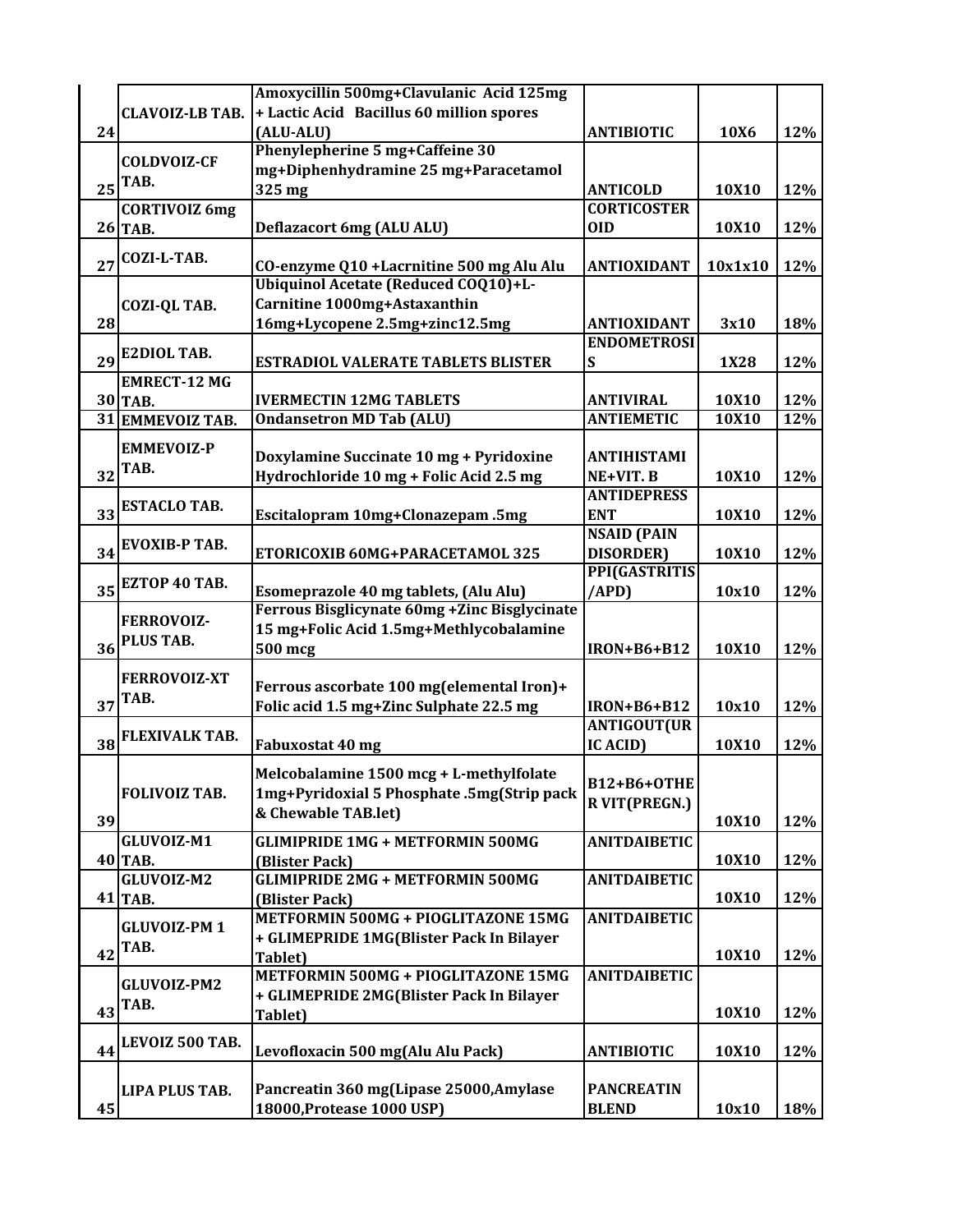| <b>Tablets Sustained Release</b><br><b>46 SR TAB.</b><br><b>HORMONE</b><br>$10*1*10$<br>12%<br><b>Natural Micronised Progesterone 300 mg</b><br><b>LUTIPHASE 300</b><br><b>FEMALE</b><br><b>Tablets Sustained Release</b><br><b>HORMONE</b><br>$10*1*10$<br>12%<br><b>47 SR TAB.</b><br><b>Ayurvedic Composition for Vaginitis &amp;</b><br><b>FOR VAGINAL</b><br>LEUCOVOIZ TAB.<br>48<br>Leucorrohea<br><b>INFECTION</b><br>12%<br>3X10<br>Mebeverine Hydrochloride 135<br>MEBVIZ-C TAB.<br>49<br>mg+Chlordiazepoxide 5 mg<br><b>IBS</b><br>12%<br>10X10<br>Dicyclomine HCl 20mg + Mefenamic acid 250<br><b>ANTISPASMOD</b><br><b>MEFEVOIZ-D TAB.</b><br>50<br>mg (Blister Pack)<br>IC<br>10X10<br>12%<br>l-Carnitine + Gingko biloba<br><b>MULTIVOIZ-</b><br>+Ginseng+Antioxident+Minerals+Multivitami<br>MULTIVIATMI<br><b>FORTE TAB.</b><br>51<br>ns + (Mono carton Alu)<br>10X1X10<br>18%<br>N<br>Myo Inositol 550mg+D Chiro Inositol<br><b>FOR INTER.</b><br><b>MYOVOIZ FORTE</b><br>13.8mg+N Acetylcysteine 600mg+Vit D3<br><b>CLAUDICATIO</b><br>TAB.<br>1000IU+Folic acid 1.5mg+Biotin+chromium<br>52<br>N<br>3X10<br>18%<br><b>FOR INTER.</b><br>Myo-Inositol 1000 mg+N Acetylcysteine 300<br><b>CLAUDICATIO</b><br><b>MYOVOIZ TAB.</b><br>mg + Folic Acid 1.5 mg + L-Arginine 100 mg<br>53<br>$\mathbf N$<br>3x10<br>18%<br>MYO-Inositol 600 mg+METFORMIN 500 SR<br>MYOVOIZ-M TAB.<br>54<br><b>Bilayer TAB.lets</b><br><b>FOR PCOS</b><br>10X10<br>12%<br><b>ANTIALLERGIC</b><br>MIPRED-8<br>55<br><b>METHYLPREDNISOLONE 8MG TAB</b><br>(STERIOD)<br>$10*10$<br>12%<br>Methylcobalamine 500 mcg+Gabapentin 300<br><b>NERVES</b><br><b>NEUROVOIZ G</b><br>56 TAB.<br><b>TONER VIT B</b><br>10x10<br>12%<br>mg<br><b>NEUROVOIZ NT</b><br>Pregabalin 75mg + Nortryptline 10 mg<br><b>NEUROPATHY</b><br>TAB.<br>57<br><b>IN DIABETES</b><br>10x10<br>(Strip)<br>12%<br>Nimesulide 100mg + Paracetamol 325 mg<br>NIMUVOIZ TAB.<br>58<br>(Blister Pack) Bi layer tablets<br><b>PAIN KILLER</b><br>20X10<br>12%<br>MECOBALAMIN 1500MG+NORTIPTYLINE<br><b>NEUROPATHY</b><br><b>NEUROVOIZ 3D</b><br>59<br>10MG+ PREGABALINE 75MG<br><b>IN DIABETES</b><br>$10*10$<br>12%<br>Methylcobalamine 1500 mcg+Ala 200<br><b>NEUROVOIZ</b><br>mg+Benfothiamine 100 mg+Folic acid 1.5<br><b>NERVES</b><br><b>PLUS TAB.</b><br>mg+B6 3 mg+Biotin 5mg<br>10x10<br>60<br>TONER VIT B<br>18%<br>OFVOIZ-200 TAB.<br>61<br>Ofloxacin 200 mg (ALU-ALU)<br><b>ANTIBIOTIC</b><br>10X10<br>12%<br><b>ANTIBIOTIC/A</b><br>Ofloxacin 200 mg + Ornidazole 500mg<br><b>NTIDAIRROHE</b><br>OFVOIZ-OZ TAB.<br>(Blister pack)<br>62<br><b>AL</b><br>10X10<br>12%<br><b>FEMALE</b><br><b>OVOIZ TAB.</b><br>63<br><b>INFERTILITY</b><br>DHEA 75 MG (SR)+Coenzyme Q10 75mg<br>3X10<br>18%<br>Pantaprazole 40mg (enteric coated Tablets)<br><b>PPI(GASTRITIS</b><br>PANTAVOIZ-40<br><b>Alu Alu Pack</b><br>/APD)<br>64 TAB.<br>10X10<br>12%<br>PARAVOIZ 650<br>Paracetamol 650 mg (Blister Pack)<br><b>ANTIPYRETIC</b><br>10X10<br>12%<br>65 TAB.<br><b>ANTISPASMOD</b><br>PARAVOIZ D TAB.<br>IC<br>66<br>Dicyclomine 20 mg+Paracetamol 325 mg<br>10X10<br>12%<br><b>AROMATASE</b><br>PREGZOLE TAB.<br><b>INHIBITOR</b><br>67<br>10X5<br>12%<br><b>LETROZOLE 2.5 MG</b><br>Albendazole 400 mg+Ivermectin 6 mg<br><b>RELIFEN TAB.</b><br>68<br>(Blister Pack)<br><b>ANTIWORM</b><br>8x5x1 | <b>LUTIPHASE 200</b> | <b>Natural Micronised Progesterone 200 mg</b> | <b>FEMALE</b> |  |
|-------------------------------------------------------------------------------------------------------------------------------------------------------------------------------------------------------------------------------------------------------------------------------------------------------------------------------------------------------------------------------------------------------------------------------------------------------------------------------------------------------------------------------------------------------------------------------------------------------------------------------------------------------------------------------------------------------------------------------------------------------------------------------------------------------------------------------------------------------------------------------------------------------------------------------------------------------------------------------------------------------------------------------------------------------------------------------------------------------------------------------------------------------------------------------------------------------------------------------------------------------------------------------------------------------------------------------------------------------------------------------------------------------------------------------------------------------------------------------------------------------------------------------------------------------------------------------------------------------------------------------------------------------------------------------------------------------------------------------------------------------------------------------------------------------------------------------------------------------------------------------------------------------------------------------------------------------------------------------------------------------------------------------------------------------------------------------------------------------------------------------------------------------------------------------------------------------------------------------------------------------------------------------------------------------------------------------------------------------------------------------------------------------------------------------------------------------------------------------------------------------------------------------------------------------------------------------------------------------------------------------------------------------------------------------------------------------------------------------------------------------------------------------------------------------------------------------------------------------------------------------------------------------------------------------------------------------------------------------------------------------------------------------------------------------------------------------------------------------------------------------------------------------------------------------------------------------------------------------------------------------------------------------------------------------------------------------------------------------------|----------------------|-----------------------------------------------|---------------|--|
|                                                                                                                                                                                                                                                                                                                                                                                                                                                                                                                                                                                                                                                                                                                                                                                                                                                                                                                                                                                                                                                                                                                                                                                                                                                                                                                                                                                                                                                                                                                                                                                                                                                                                                                                                                                                                                                                                                                                                                                                                                                                                                                                                                                                                                                                                                                                                                                                                                                                                                                                                                                                                                                                                                                                                                                                                                                                                                                                                                                                                                                                                                                                                                                                                                                                                                                                                             |                      |                                               |               |  |
|                                                                                                                                                                                                                                                                                                                                                                                                                                                                                                                                                                                                                                                                                                                                                                                                                                                                                                                                                                                                                                                                                                                                                                                                                                                                                                                                                                                                                                                                                                                                                                                                                                                                                                                                                                                                                                                                                                                                                                                                                                                                                                                                                                                                                                                                                                                                                                                                                                                                                                                                                                                                                                                                                                                                                                                                                                                                                                                                                                                                                                                                                                                                                                                                                                                                                                                                                             |                      |                                               |               |  |
|                                                                                                                                                                                                                                                                                                                                                                                                                                                                                                                                                                                                                                                                                                                                                                                                                                                                                                                                                                                                                                                                                                                                                                                                                                                                                                                                                                                                                                                                                                                                                                                                                                                                                                                                                                                                                                                                                                                                                                                                                                                                                                                                                                                                                                                                                                                                                                                                                                                                                                                                                                                                                                                                                                                                                                                                                                                                                                                                                                                                                                                                                                                                                                                                                                                                                                                                                             |                      |                                               |               |  |
|                                                                                                                                                                                                                                                                                                                                                                                                                                                                                                                                                                                                                                                                                                                                                                                                                                                                                                                                                                                                                                                                                                                                                                                                                                                                                                                                                                                                                                                                                                                                                                                                                                                                                                                                                                                                                                                                                                                                                                                                                                                                                                                                                                                                                                                                                                                                                                                                                                                                                                                                                                                                                                                                                                                                                                                                                                                                                                                                                                                                                                                                                                                                                                                                                                                                                                                                                             |                      |                                               |               |  |
|                                                                                                                                                                                                                                                                                                                                                                                                                                                                                                                                                                                                                                                                                                                                                                                                                                                                                                                                                                                                                                                                                                                                                                                                                                                                                                                                                                                                                                                                                                                                                                                                                                                                                                                                                                                                                                                                                                                                                                                                                                                                                                                                                                                                                                                                                                                                                                                                                                                                                                                                                                                                                                                                                                                                                                                                                                                                                                                                                                                                                                                                                                                                                                                                                                                                                                                                                             |                      |                                               |               |  |
|                                                                                                                                                                                                                                                                                                                                                                                                                                                                                                                                                                                                                                                                                                                                                                                                                                                                                                                                                                                                                                                                                                                                                                                                                                                                                                                                                                                                                                                                                                                                                                                                                                                                                                                                                                                                                                                                                                                                                                                                                                                                                                                                                                                                                                                                                                                                                                                                                                                                                                                                                                                                                                                                                                                                                                                                                                                                                                                                                                                                                                                                                                                                                                                                                                                                                                                                                             |                      |                                               |               |  |
|                                                                                                                                                                                                                                                                                                                                                                                                                                                                                                                                                                                                                                                                                                                                                                                                                                                                                                                                                                                                                                                                                                                                                                                                                                                                                                                                                                                                                                                                                                                                                                                                                                                                                                                                                                                                                                                                                                                                                                                                                                                                                                                                                                                                                                                                                                                                                                                                                                                                                                                                                                                                                                                                                                                                                                                                                                                                                                                                                                                                                                                                                                                                                                                                                                                                                                                                                             |                      |                                               |               |  |
|                                                                                                                                                                                                                                                                                                                                                                                                                                                                                                                                                                                                                                                                                                                                                                                                                                                                                                                                                                                                                                                                                                                                                                                                                                                                                                                                                                                                                                                                                                                                                                                                                                                                                                                                                                                                                                                                                                                                                                                                                                                                                                                                                                                                                                                                                                                                                                                                                                                                                                                                                                                                                                                                                                                                                                                                                                                                                                                                                                                                                                                                                                                                                                                                                                                                                                                                                             |                      |                                               |               |  |
|                                                                                                                                                                                                                                                                                                                                                                                                                                                                                                                                                                                                                                                                                                                                                                                                                                                                                                                                                                                                                                                                                                                                                                                                                                                                                                                                                                                                                                                                                                                                                                                                                                                                                                                                                                                                                                                                                                                                                                                                                                                                                                                                                                                                                                                                                                                                                                                                                                                                                                                                                                                                                                                                                                                                                                                                                                                                                                                                                                                                                                                                                                                                                                                                                                                                                                                                                             |                      |                                               |               |  |
|                                                                                                                                                                                                                                                                                                                                                                                                                                                                                                                                                                                                                                                                                                                                                                                                                                                                                                                                                                                                                                                                                                                                                                                                                                                                                                                                                                                                                                                                                                                                                                                                                                                                                                                                                                                                                                                                                                                                                                                                                                                                                                                                                                                                                                                                                                                                                                                                                                                                                                                                                                                                                                                                                                                                                                                                                                                                                                                                                                                                                                                                                                                                                                                                                                                                                                                                                             |                      |                                               |               |  |
|                                                                                                                                                                                                                                                                                                                                                                                                                                                                                                                                                                                                                                                                                                                                                                                                                                                                                                                                                                                                                                                                                                                                                                                                                                                                                                                                                                                                                                                                                                                                                                                                                                                                                                                                                                                                                                                                                                                                                                                                                                                                                                                                                                                                                                                                                                                                                                                                                                                                                                                                                                                                                                                                                                                                                                                                                                                                                                                                                                                                                                                                                                                                                                                                                                                                                                                                                             |                      |                                               |               |  |
|                                                                                                                                                                                                                                                                                                                                                                                                                                                                                                                                                                                                                                                                                                                                                                                                                                                                                                                                                                                                                                                                                                                                                                                                                                                                                                                                                                                                                                                                                                                                                                                                                                                                                                                                                                                                                                                                                                                                                                                                                                                                                                                                                                                                                                                                                                                                                                                                                                                                                                                                                                                                                                                                                                                                                                                                                                                                                                                                                                                                                                                                                                                                                                                                                                                                                                                                                             |                      |                                               |               |  |
|                                                                                                                                                                                                                                                                                                                                                                                                                                                                                                                                                                                                                                                                                                                                                                                                                                                                                                                                                                                                                                                                                                                                                                                                                                                                                                                                                                                                                                                                                                                                                                                                                                                                                                                                                                                                                                                                                                                                                                                                                                                                                                                                                                                                                                                                                                                                                                                                                                                                                                                                                                                                                                                                                                                                                                                                                                                                                                                                                                                                                                                                                                                                                                                                                                                                                                                                                             |                      |                                               |               |  |
|                                                                                                                                                                                                                                                                                                                                                                                                                                                                                                                                                                                                                                                                                                                                                                                                                                                                                                                                                                                                                                                                                                                                                                                                                                                                                                                                                                                                                                                                                                                                                                                                                                                                                                                                                                                                                                                                                                                                                                                                                                                                                                                                                                                                                                                                                                                                                                                                                                                                                                                                                                                                                                                                                                                                                                                                                                                                                                                                                                                                                                                                                                                                                                                                                                                                                                                                                             |                      |                                               |               |  |
|                                                                                                                                                                                                                                                                                                                                                                                                                                                                                                                                                                                                                                                                                                                                                                                                                                                                                                                                                                                                                                                                                                                                                                                                                                                                                                                                                                                                                                                                                                                                                                                                                                                                                                                                                                                                                                                                                                                                                                                                                                                                                                                                                                                                                                                                                                                                                                                                                                                                                                                                                                                                                                                                                                                                                                                                                                                                                                                                                                                                                                                                                                                                                                                                                                                                                                                                                             |                      |                                               |               |  |
|                                                                                                                                                                                                                                                                                                                                                                                                                                                                                                                                                                                                                                                                                                                                                                                                                                                                                                                                                                                                                                                                                                                                                                                                                                                                                                                                                                                                                                                                                                                                                                                                                                                                                                                                                                                                                                                                                                                                                                                                                                                                                                                                                                                                                                                                                                                                                                                                                                                                                                                                                                                                                                                                                                                                                                                                                                                                                                                                                                                                                                                                                                                                                                                                                                                                                                                                                             |                      |                                               |               |  |
|                                                                                                                                                                                                                                                                                                                                                                                                                                                                                                                                                                                                                                                                                                                                                                                                                                                                                                                                                                                                                                                                                                                                                                                                                                                                                                                                                                                                                                                                                                                                                                                                                                                                                                                                                                                                                                                                                                                                                                                                                                                                                                                                                                                                                                                                                                                                                                                                                                                                                                                                                                                                                                                                                                                                                                                                                                                                                                                                                                                                                                                                                                                                                                                                                                                                                                                                                             |                      |                                               |               |  |
|                                                                                                                                                                                                                                                                                                                                                                                                                                                                                                                                                                                                                                                                                                                                                                                                                                                                                                                                                                                                                                                                                                                                                                                                                                                                                                                                                                                                                                                                                                                                                                                                                                                                                                                                                                                                                                                                                                                                                                                                                                                                                                                                                                                                                                                                                                                                                                                                                                                                                                                                                                                                                                                                                                                                                                                                                                                                                                                                                                                                                                                                                                                                                                                                                                                                                                                                                             |                      |                                               |               |  |
|                                                                                                                                                                                                                                                                                                                                                                                                                                                                                                                                                                                                                                                                                                                                                                                                                                                                                                                                                                                                                                                                                                                                                                                                                                                                                                                                                                                                                                                                                                                                                                                                                                                                                                                                                                                                                                                                                                                                                                                                                                                                                                                                                                                                                                                                                                                                                                                                                                                                                                                                                                                                                                                                                                                                                                                                                                                                                                                                                                                                                                                                                                                                                                                                                                                                                                                                                             |                      |                                               |               |  |
|                                                                                                                                                                                                                                                                                                                                                                                                                                                                                                                                                                                                                                                                                                                                                                                                                                                                                                                                                                                                                                                                                                                                                                                                                                                                                                                                                                                                                                                                                                                                                                                                                                                                                                                                                                                                                                                                                                                                                                                                                                                                                                                                                                                                                                                                                                                                                                                                                                                                                                                                                                                                                                                                                                                                                                                                                                                                                                                                                                                                                                                                                                                                                                                                                                                                                                                                                             |                      |                                               |               |  |
|                                                                                                                                                                                                                                                                                                                                                                                                                                                                                                                                                                                                                                                                                                                                                                                                                                                                                                                                                                                                                                                                                                                                                                                                                                                                                                                                                                                                                                                                                                                                                                                                                                                                                                                                                                                                                                                                                                                                                                                                                                                                                                                                                                                                                                                                                                                                                                                                                                                                                                                                                                                                                                                                                                                                                                                                                                                                                                                                                                                                                                                                                                                                                                                                                                                                                                                                                             |                      |                                               |               |  |
|                                                                                                                                                                                                                                                                                                                                                                                                                                                                                                                                                                                                                                                                                                                                                                                                                                                                                                                                                                                                                                                                                                                                                                                                                                                                                                                                                                                                                                                                                                                                                                                                                                                                                                                                                                                                                                                                                                                                                                                                                                                                                                                                                                                                                                                                                                                                                                                                                                                                                                                                                                                                                                                                                                                                                                                                                                                                                                                                                                                                                                                                                                                                                                                                                                                                                                                                                             |                      |                                               |               |  |
| 12%                                                                                                                                                                                                                                                                                                                                                                                                                                                                                                                                                                                                                                                                                                                                                                                                                                                                                                                                                                                                                                                                                                                                                                                                                                                                                                                                                                                                                                                                                                                                                                                                                                                                                                                                                                                                                                                                                                                                                                                                                                                                                                                                                                                                                                                                                                                                                                                                                                                                                                                                                                                                                                                                                                                                                                                                                                                                                                                                                                                                                                                                                                                                                                                                                                                                                                                                                         |                      |                                               |               |  |
|                                                                                                                                                                                                                                                                                                                                                                                                                                                                                                                                                                                                                                                                                                                                                                                                                                                                                                                                                                                                                                                                                                                                                                                                                                                                                                                                                                                                                                                                                                                                                                                                                                                                                                                                                                                                                                                                                                                                                                                                                                                                                                                                                                                                                                                                                                                                                                                                                                                                                                                                                                                                                                                                                                                                                                                                                                                                                                                                                                                                                                                                                                                                                                                                                                                                                                                                                             |                      |                                               |               |  |
|                                                                                                                                                                                                                                                                                                                                                                                                                                                                                                                                                                                                                                                                                                                                                                                                                                                                                                                                                                                                                                                                                                                                                                                                                                                                                                                                                                                                                                                                                                                                                                                                                                                                                                                                                                                                                                                                                                                                                                                                                                                                                                                                                                                                                                                                                                                                                                                                                                                                                                                                                                                                                                                                                                                                                                                                                                                                                                                                                                                                                                                                                                                                                                                                                                                                                                                                                             |                      |                                               |               |  |
|                                                                                                                                                                                                                                                                                                                                                                                                                                                                                                                                                                                                                                                                                                                                                                                                                                                                                                                                                                                                                                                                                                                                                                                                                                                                                                                                                                                                                                                                                                                                                                                                                                                                                                                                                                                                                                                                                                                                                                                                                                                                                                                                                                                                                                                                                                                                                                                                                                                                                                                                                                                                                                                                                                                                                                                                                                                                                                                                                                                                                                                                                                                                                                                                                                                                                                                                                             |                      |                                               |               |  |
|                                                                                                                                                                                                                                                                                                                                                                                                                                                                                                                                                                                                                                                                                                                                                                                                                                                                                                                                                                                                                                                                                                                                                                                                                                                                                                                                                                                                                                                                                                                                                                                                                                                                                                                                                                                                                                                                                                                                                                                                                                                                                                                                                                                                                                                                                                                                                                                                                                                                                                                                                                                                                                                                                                                                                                                                                                                                                                                                                                                                                                                                                                                                                                                                                                                                                                                                                             |                      |                                               |               |  |
|                                                                                                                                                                                                                                                                                                                                                                                                                                                                                                                                                                                                                                                                                                                                                                                                                                                                                                                                                                                                                                                                                                                                                                                                                                                                                                                                                                                                                                                                                                                                                                                                                                                                                                                                                                                                                                                                                                                                                                                                                                                                                                                                                                                                                                                                                                                                                                                                                                                                                                                                                                                                                                                                                                                                                                                                                                                                                                                                                                                                                                                                                                                                                                                                                                                                                                                                                             |                      |                                               |               |  |
|                                                                                                                                                                                                                                                                                                                                                                                                                                                                                                                                                                                                                                                                                                                                                                                                                                                                                                                                                                                                                                                                                                                                                                                                                                                                                                                                                                                                                                                                                                                                                                                                                                                                                                                                                                                                                                                                                                                                                                                                                                                                                                                                                                                                                                                                                                                                                                                                                                                                                                                                                                                                                                                                                                                                                                                                                                                                                                                                                                                                                                                                                                                                                                                                                                                                                                                                                             |                      |                                               |               |  |
|                                                                                                                                                                                                                                                                                                                                                                                                                                                                                                                                                                                                                                                                                                                                                                                                                                                                                                                                                                                                                                                                                                                                                                                                                                                                                                                                                                                                                                                                                                                                                                                                                                                                                                                                                                                                                                                                                                                                                                                                                                                                                                                                                                                                                                                                                                                                                                                                                                                                                                                                                                                                                                                                                                                                                                                                                                                                                                                                                                                                                                                                                                                                                                                                                                                                                                                                                             |                      |                                               |               |  |
|                                                                                                                                                                                                                                                                                                                                                                                                                                                                                                                                                                                                                                                                                                                                                                                                                                                                                                                                                                                                                                                                                                                                                                                                                                                                                                                                                                                                                                                                                                                                                                                                                                                                                                                                                                                                                                                                                                                                                                                                                                                                                                                                                                                                                                                                                                                                                                                                                                                                                                                                                                                                                                                                                                                                                                                                                                                                                                                                                                                                                                                                                                                                                                                                                                                                                                                                                             |                      |                                               |               |  |
|                                                                                                                                                                                                                                                                                                                                                                                                                                                                                                                                                                                                                                                                                                                                                                                                                                                                                                                                                                                                                                                                                                                                                                                                                                                                                                                                                                                                                                                                                                                                                                                                                                                                                                                                                                                                                                                                                                                                                                                                                                                                                                                                                                                                                                                                                                                                                                                                                                                                                                                                                                                                                                                                                                                                                                                                                                                                                                                                                                                                                                                                                                                                                                                                                                                                                                                                                             |                      |                                               |               |  |
|                                                                                                                                                                                                                                                                                                                                                                                                                                                                                                                                                                                                                                                                                                                                                                                                                                                                                                                                                                                                                                                                                                                                                                                                                                                                                                                                                                                                                                                                                                                                                                                                                                                                                                                                                                                                                                                                                                                                                                                                                                                                                                                                                                                                                                                                                                                                                                                                                                                                                                                                                                                                                                                                                                                                                                                                                                                                                                                                                                                                                                                                                                                                                                                                                                                                                                                                                             |                      |                                               |               |  |
|                                                                                                                                                                                                                                                                                                                                                                                                                                                                                                                                                                                                                                                                                                                                                                                                                                                                                                                                                                                                                                                                                                                                                                                                                                                                                                                                                                                                                                                                                                                                                                                                                                                                                                                                                                                                                                                                                                                                                                                                                                                                                                                                                                                                                                                                                                                                                                                                                                                                                                                                                                                                                                                                                                                                                                                                                                                                                                                                                                                                                                                                                                                                                                                                                                                                                                                                                             |                      |                                               |               |  |
|                                                                                                                                                                                                                                                                                                                                                                                                                                                                                                                                                                                                                                                                                                                                                                                                                                                                                                                                                                                                                                                                                                                                                                                                                                                                                                                                                                                                                                                                                                                                                                                                                                                                                                                                                                                                                                                                                                                                                                                                                                                                                                                                                                                                                                                                                                                                                                                                                                                                                                                                                                                                                                                                                                                                                                                                                                                                                                                                                                                                                                                                                                                                                                                                                                                                                                                                                             |                      |                                               |               |  |
|                                                                                                                                                                                                                                                                                                                                                                                                                                                                                                                                                                                                                                                                                                                                                                                                                                                                                                                                                                                                                                                                                                                                                                                                                                                                                                                                                                                                                                                                                                                                                                                                                                                                                                                                                                                                                                                                                                                                                                                                                                                                                                                                                                                                                                                                                                                                                                                                                                                                                                                                                                                                                                                                                                                                                                                                                                                                                                                                                                                                                                                                                                                                                                                                                                                                                                                                                             |                      |                                               |               |  |
|                                                                                                                                                                                                                                                                                                                                                                                                                                                                                                                                                                                                                                                                                                                                                                                                                                                                                                                                                                                                                                                                                                                                                                                                                                                                                                                                                                                                                                                                                                                                                                                                                                                                                                                                                                                                                                                                                                                                                                                                                                                                                                                                                                                                                                                                                                                                                                                                                                                                                                                                                                                                                                                                                                                                                                                                                                                                                                                                                                                                                                                                                                                                                                                                                                                                                                                                                             |                      |                                               |               |  |
|                                                                                                                                                                                                                                                                                                                                                                                                                                                                                                                                                                                                                                                                                                                                                                                                                                                                                                                                                                                                                                                                                                                                                                                                                                                                                                                                                                                                                                                                                                                                                                                                                                                                                                                                                                                                                                                                                                                                                                                                                                                                                                                                                                                                                                                                                                                                                                                                                                                                                                                                                                                                                                                                                                                                                                                                                                                                                                                                                                                                                                                                                                                                                                                                                                                                                                                                                             |                      |                                               |               |  |
|                                                                                                                                                                                                                                                                                                                                                                                                                                                                                                                                                                                                                                                                                                                                                                                                                                                                                                                                                                                                                                                                                                                                                                                                                                                                                                                                                                                                                                                                                                                                                                                                                                                                                                                                                                                                                                                                                                                                                                                                                                                                                                                                                                                                                                                                                                                                                                                                                                                                                                                                                                                                                                                                                                                                                                                                                                                                                                                                                                                                                                                                                                                                                                                                                                                                                                                                                             |                      |                                               |               |  |
|                                                                                                                                                                                                                                                                                                                                                                                                                                                                                                                                                                                                                                                                                                                                                                                                                                                                                                                                                                                                                                                                                                                                                                                                                                                                                                                                                                                                                                                                                                                                                                                                                                                                                                                                                                                                                                                                                                                                                                                                                                                                                                                                                                                                                                                                                                                                                                                                                                                                                                                                                                                                                                                                                                                                                                                                                                                                                                                                                                                                                                                                                                                                                                                                                                                                                                                                                             |                      |                                               |               |  |
|                                                                                                                                                                                                                                                                                                                                                                                                                                                                                                                                                                                                                                                                                                                                                                                                                                                                                                                                                                                                                                                                                                                                                                                                                                                                                                                                                                                                                                                                                                                                                                                                                                                                                                                                                                                                                                                                                                                                                                                                                                                                                                                                                                                                                                                                                                                                                                                                                                                                                                                                                                                                                                                                                                                                                                                                                                                                                                                                                                                                                                                                                                                                                                                                                                                                                                                                                             |                      |                                               |               |  |
|                                                                                                                                                                                                                                                                                                                                                                                                                                                                                                                                                                                                                                                                                                                                                                                                                                                                                                                                                                                                                                                                                                                                                                                                                                                                                                                                                                                                                                                                                                                                                                                                                                                                                                                                                                                                                                                                                                                                                                                                                                                                                                                                                                                                                                                                                                                                                                                                                                                                                                                                                                                                                                                                                                                                                                                                                                                                                                                                                                                                                                                                                                                                                                                                                                                                                                                                                             |                      |                                               |               |  |
|                                                                                                                                                                                                                                                                                                                                                                                                                                                                                                                                                                                                                                                                                                                                                                                                                                                                                                                                                                                                                                                                                                                                                                                                                                                                                                                                                                                                                                                                                                                                                                                                                                                                                                                                                                                                                                                                                                                                                                                                                                                                                                                                                                                                                                                                                                                                                                                                                                                                                                                                                                                                                                                                                                                                                                                                                                                                                                                                                                                                                                                                                                                                                                                                                                                                                                                                                             |                      |                                               |               |  |
|                                                                                                                                                                                                                                                                                                                                                                                                                                                                                                                                                                                                                                                                                                                                                                                                                                                                                                                                                                                                                                                                                                                                                                                                                                                                                                                                                                                                                                                                                                                                                                                                                                                                                                                                                                                                                                                                                                                                                                                                                                                                                                                                                                                                                                                                                                                                                                                                                                                                                                                                                                                                                                                                                                                                                                                                                                                                                                                                                                                                                                                                                                                                                                                                                                                                                                                                                             |                      |                                               |               |  |
|                                                                                                                                                                                                                                                                                                                                                                                                                                                                                                                                                                                                                                                                                                                                                                                                                                                                                                                                                                                                                                                                                                                                                                                                                                                                                                                                                                                                                                                                                                                                                                                                                                                                                                                                                                                                                                                                                                                                                                                                                                                                                                                                                                                                                                                                                                                                                                                                                                                                                                                                                                                                                                                                                                                                                                                                                                                                                                                                                                                                                                                                                                                                                                                                                                                                                                                                                             |                      |                                               |               |  |
|                                                                                                                                                                                                                                                                                                                                                                                                                                                                                                                                                                                                                                                                                                                                                                                                                                                                                                                                                                                                                                                                                                                                                                                                                                                                                                                                                                                                                                                                                                                                                                                                                                                                                                                                                                                                                                                                                                                                                                                                                                                                                                                                                                                                                                                                                                                                                                                                                                                                                                                                                                                                                                                                                                                                                                                                                                                                                                                                                                                                                                                                                                                                                                                                                                                                                                                                                             |                      |                                               |               |  |
|                                                                                                                                                                                                                                                                                                                                                                                                                                                                                                                                                                                                                                                                                                                                                                                                                                                                                                                                                                                                                                                                                                                                                                                                                                                                                                                                                                                                                                                                                                                                                                                                                                                                                                                                                                                                                                                                                                                                                                                                                                                                                                                                                                                                                                                                                                                                                                                                                                                                                                                                                                                                                                                                                                                                                                                                                                                                                                                                                                                                                                                                                                                                                                                                                                                                                                                                                             |                      |                                               |               |  |
|                                                                                                                                                                                                                                                                                                                                                                                                                                                                                                                                                                                                                                                                                                                                                                                                                                                                                                                                                                                                                                                                                                                                                                                                                                                                                                                                                                                                                                                                                                                                                                                                                                                                                                                                                                                                                                                                                                                                                                                                                                                                                                                                                                                                                                                                                                                                                                                                                                                                                                                                                                                                                                                                                                                                                                                                                                                                                                                                                                                                                                                                                                                                                                                                                                                                                                                                                             |                      |                                               |               |  |
|                                                                                                                                                                                                                                                                                                                                                                                                                                                                                                                                                                                                                                                                                                                                                                                                                                                                                                                                                                                                                                                                                                                                                                                                                                                                                                                                                                                                                                                                                                                                                                                                                                                                                                                                                                                                                                                                                                                                                                                                                                                                                                                                                                                                                                                                                                                                                                                                                                                                                                                                                                                                                                                                                                                                                                                                                                                                                                                                                                                                                                                                                                                                                                                                                                                                                                                                                             |                      |                                               |               |  |
|                                                                                                                                                                                                                                                                                                                                                                                                                                                                                                                                                                                                                                                                                                                                                                                                                                                                                                                                                                                                                                                                                                                                                                                                                                                                                                                                                                                                                                                                                                                                                                                                                                                                                                                                                                                                                                                                                                                                                                                                                                                                                                                                                                                                                                                                                                                                                                                                                                                                                                                                                                                                                                                                                                                                                                                                                                                                                                                                                                                                                                                                                                                                                                                                                                                                                                                                                             |                      |                                               |               |  |
|                                                                                                                                                                                                                                                                                                                                                                                                                                                                                                                                                                                                                                                                                                                                                                                                                                                                                                                                                                                                                                                                                                                                                                                                                                                                                                                                                                                                                                                                                                                                                                                                                                                                                                                                                                                                                                                                                                                                                                                                                                                                                                                                                                                                                                                                                                                                                                                                                                                                                                                                                                                                                                                                                                                                                                                                                                                                                                                                                                                                                                                                                                                                                                                                                                                                                                                                                             |                      |                                               |               |  |
|                                                                                                                                                                                                                                                                                                                                                                                                                                                                                                                                                                                                                                                                                                                                                                                                                                                                                                                                                                                                                                                                                                                                                                                                                                                                                                                                                                                                                                                                                                                                                                                                                                                                                                                                                                                                                                                                                                                                                                                                                                                                                                                                                                                                                                                                                                                                                                                                                                                                                                                                                                                                                                                                                                                                                                                                                                                                                                                                                                                                                                                                                                                                                                                                                                                                                                                                                             |                      |                                               |               |  |
|                                                                                                                                                                                                                                                                                                                                                                                                                                                                                                                                                                                                                                                                                                                                                                                                                                                                                                                                                                                                                                                                                                                                                                                                                                                                                                                                                                                                                                                                                                                                                                                                                                                                                                                                                                                                                                                                                                                                                                                                                                                                                                                                                                                                                                                                                                                                                                                                                                                                                                                                                                                                                                                                                                                                                                                                                                                                                                                                                                                                                                                                                                                                                                                                                                                                                                                                                             |                      |                                               |               |  |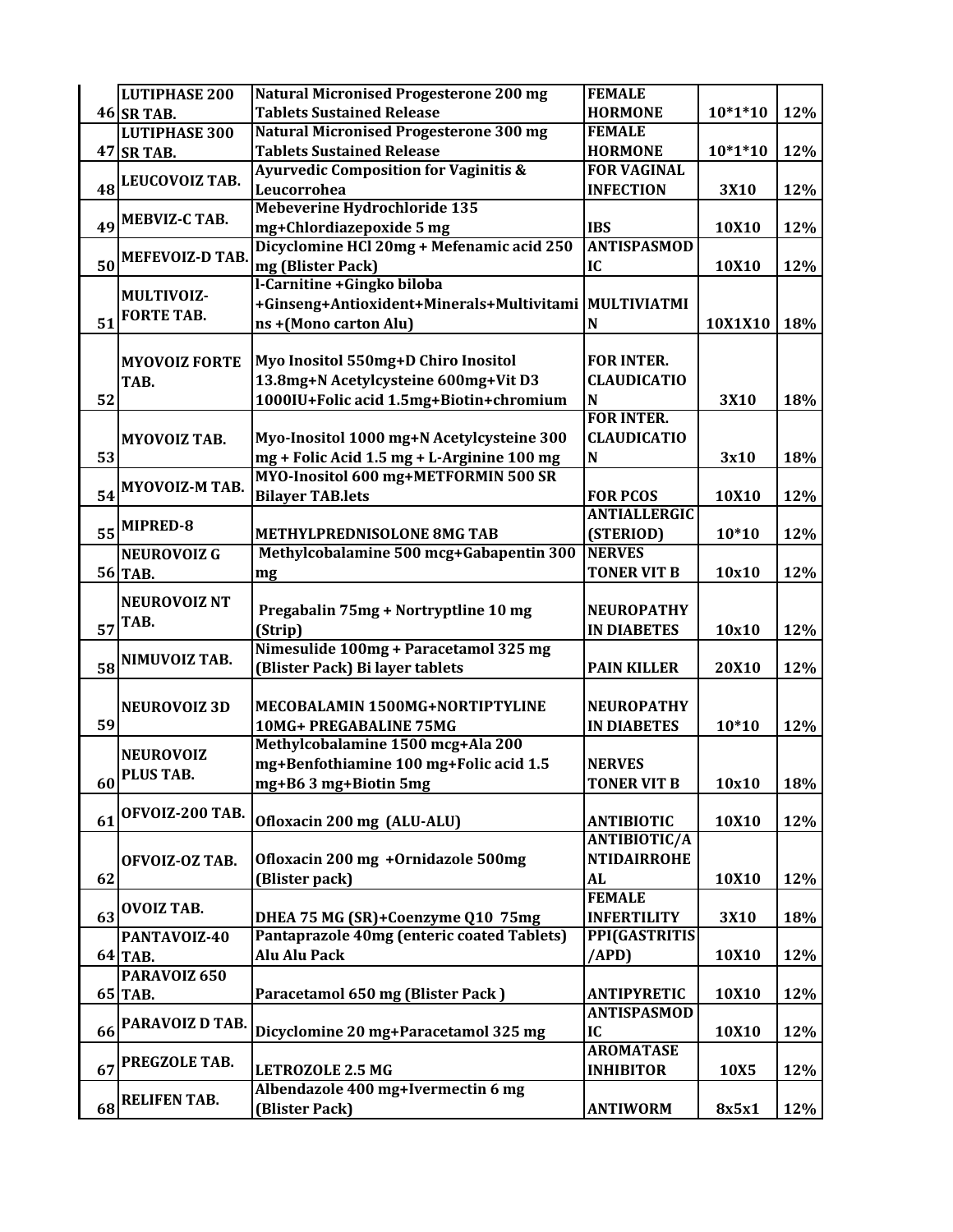|    |                        | Lutein+Zeaxanthin+Billbery                                           |                           |            |     |
|----|------------------------|----------------------------------------------------------------------|---------------------------|------------|-----|
|    | <b>RETINA OK TAB.</b>  | Extract+Multivitamin & Multimineral(Alu                              |                           |            |     |
| 69 |                        | Pack)                                                                | ANTIGLUCOMA 10X1X10   18% |            |     |
|    |                        | <b>ROSUVASTATIN 10MG + FENOFIBRATE</b>                               | <b>HIGH</b>               |            |     |
|    | <b>ROSUVOIZ F TAB.</b> | <b>160MG</b>                                                         | <b>CHOLESTROL+</b>        |            |     |
| 70 |                        |                                                                      | <b>TRIGLY.</b>            | 10X10      | 12% |
|    |                        | <b>ROSUVASTATIN 10MG</b>                                             | <b>STATINS</b>            |            |     |
|    | ROSUVOIZ-              |                                                                      | <b>(CHOLESTROL</b>        |            |     |
| 71 | <b>10TAB.</b>          |                                                                      |                           | 10X10      | 12% |
|    |                        |                                                                      | <b>NSAID (PAIN</b>        |            |     |
| 72 | <b>RUN-SR TAB.</b>     | <b>ACECLOFENAC(SR) 200 mg</b>                                        | <b>DISORDER</b> )         | $10*10$    | 12% |
|    |                        |                                                                      | <b>ANTIIFLAMMA</b>        |            |     |
| 73 | <b>SERR-20 TAB.</b>    | Serratiopeptidase 20 mg                                              | <b>TORY+PAIN</b>          | 10x10      | 12% |
|    |                        |                                                                      |                           |            |     |
|    | SPASMOVOIZ             | Drotaverine HCL 80 mg +Mefenamic Acid 250                            | <b>ANTISPASMOD</b>        |            |     |
| 74 | TAB.                   | mg (Film Coated Tablets in BLISTER PACK)                             | IC                        | 10X10      | 12% |
|    |                        |                                                                      | <b>HORMONE(ME</b>         |            |     |
|    | <b>STYPTU 10 CR</b>    | Norethisterone Acetate 10 mg Controlled                              | <b>NSTRUAL</b>            |            |     |
| 75 | TAB.                   | release Tablets                                                      | <b>BLEEDING</b> )         | 10x10      | 12% |
|    |                        |                                                                      | <b>ENDOMETROSI</b>        |            |     |
| 76 | <b>STYPTU 5 TAB.</b>   |                                                                      | S                         | 10x10      |     |
|    |                        | Norethisterone Acetate 5 mg Tablets<br><b>TADALAFIL 20MG TABLETS</b> | <b>FOR ED / BPH</b>       | 10X1X4     | 12% |
|    | 77 TEDAVOLT TAB.       | <b>TADALAFIL 10MG +DAPOXETIN 30MG</b>                                |                           |            | 12% |
|    | <b>TEDAVOLT PLUS</b>   |                                                                      |                           |            |     |
|    | <b>78 TAB.</b>         | <b>TABLETS</b>                                                       | <b>FOR ED /BPH</b>        | 10X1X4     | 12% |
|    | TELVOIZ 40 TAB.        | <b>TELMISARTAN 40MG (Alu Alu Pack)</b>                               | <b>ANTIHYPERTE</b>        |            |     |
| 79 |                        |                                                                      | <b>NSIVE</b>              | 10X10      | 12% |
|    | TELVOIZ -H TAB.        | TELMISARTAN 40MG + HCTZ 12.5MG (Alu                                  | <b>ANTIHYPERTE</b>        |            |     |
| 80 |                        | Alu Pack)                                                            | <b>NSIVE</b>              | 10X10      | 12% |
|    | <b>TELVOIZ-AM TAB.</b> | TELMISARTAN 40MG + AMLODIPINE 5MG                                    | <b>ANTIHYPERTE</b>        |            |     |
| 81 |                        |                                                                      | <b>NSIVE</b>              | 10X10      | 12% |
|    | <b>TENITROL 20</b>     | <b>Tenigliptin 20 mg</b>                                             | <b>ANTIDIABETIC</b>       |            |     |
|    | <b>82 TAB.</b>         |                                                                      | (TYPE2)                   | 10x10      | 12% |
|    | <b>TENITROL M TAB.</b> | Tenigliptin 20 mg + Metformin 500 Sr tablets                         | <b>ANTIDIABETIC</b>       |            |     |
| 83 |                        | strip                                                                | (TYPE2)                   | 10x10      | 12% |
|    | <b>TOLP 150 TAB.</b>   |                                                                      | <b>MUSCLE</b>             |            |     |
| 84 |                        | <b>Tolperisone 150 mg</b>                                            | <b>RELAXANT</b>           | 10x10      | 12% |
|    | VIQUINE-200            |                                                                      | <b>ANTIMALARIA</b>        |            |     |
| 85 |                        | HYDROCHLOROQUINE SULPHA200MG TAB                                     | L                         | $10*15$    | 12% |
|    | VIZOLID-600            |                                                                      |                           |            |     |
|    | 86 TAB.                | LINEZOLID-600 MG                                                     | <b>ANTIBIOTIC</b>         | $10*4$     | 12% |
|    |                        |                                                                      |                           |            |     |
| 87 | <b>V-BORT KIT TAB.</b> | Mifipristone 200 mg +Misoprostol 200 mg                              | Hormone                   | <b>KIT</b> | 12% |
|    |                        |                                                                      | <b>ANTIDIABETIC</b>       |            |     |
| 88 | V-GLIP M TAB.          | VILDAGLIPTIN 50 + METFORMIN 500                                      | (TYPE2)                   | 10x10      | 12% |
|    | <b>V-GLIP M FORTE</b>  |                                                                      | <b>ANTIDIABETIC</b>       |            |     |
|    | 89 TAB.                | VILDAGLIPTIN 50 + METFORMIN 1000                                     | (TYPE2)                   | 10x10      | 12% |
|    |                        | <b>MELOTONIN 3MG MOUTH DISSOLVING</b>                                | <b>FOR</b>                |            |     |
| 90 | <b>VELTONIN TAB.</b>   | <b>TABLETS</b>                                                       | <b>INSOMINIA</b>          | 10X15      | 18% |
|    |                        |                                                                      | <b>VERTIGO</b>            |            |     |
| 91 | <b>VERTIVOIZ TAB.</b>  | Cinnarizine 20 mg+Domperidone 15 mg                                  | <b>TREATMENT</b>          | 10X10      | 12% |
|    | VIFIPORST-200          |                                                                      |                           |            |     |
|    | 92 mg TAB.             | Mifipristone 200 mg                                                  | <b>HORMONE</b>            | 10X1X10    | 12% |
|    |                        |                                                                      | <b>MULTIVIATMI</b>        |            |     |
| 93 | VITAVOIZ TAB.          | <b>MULTIVITAMIN</b>                                                  | ${\bf N}$                 | 3X10       | 12% |
|    |                        |                                                                      |                           |            |     |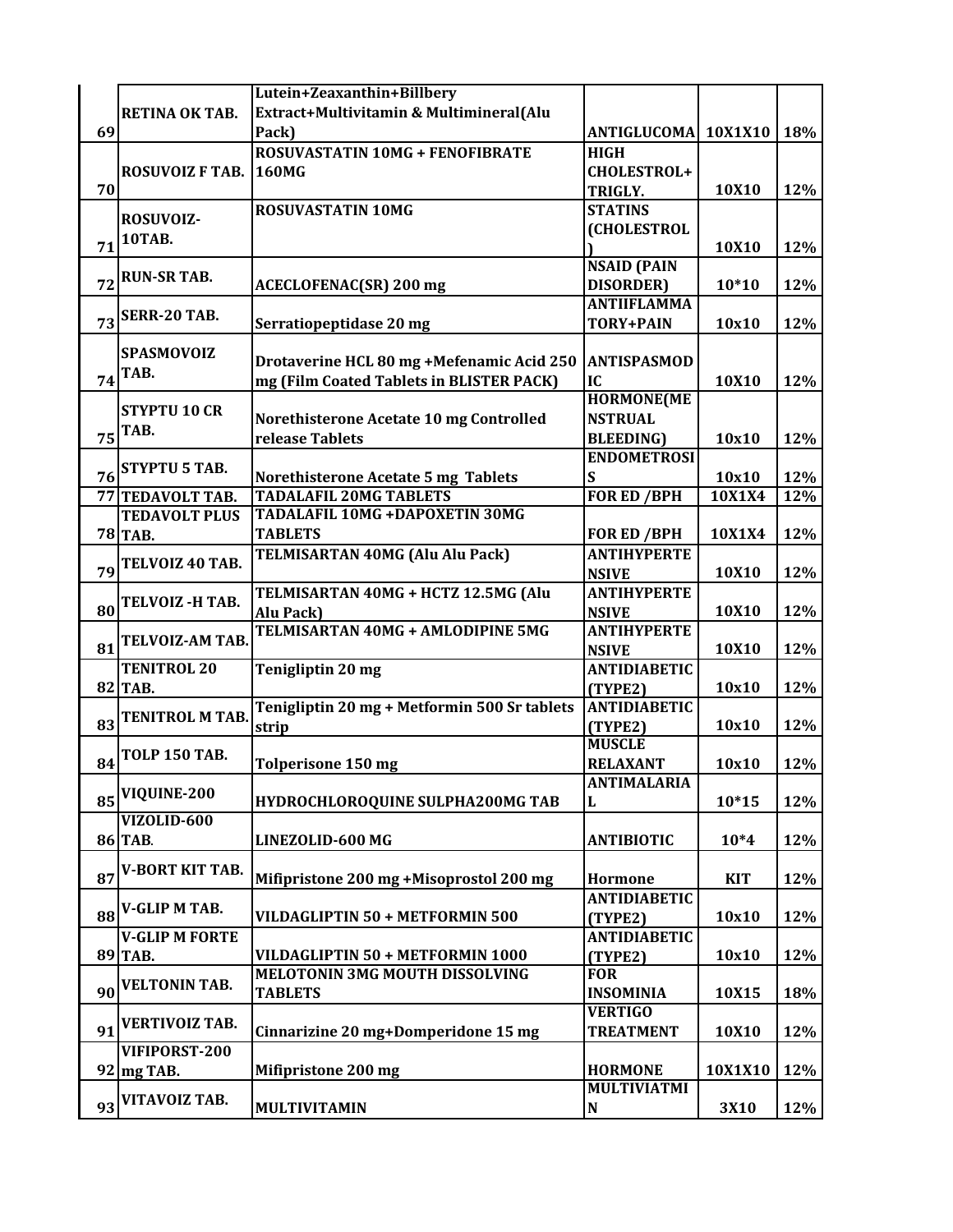|     | VITVOIZ-C 30            | VITAMIN C 500MG+ZINC 10 MG+VITA D3 400                  | <b>MULTIVIATMI</b>  |              |            |
|-----|-------------------------|---------------------------------------------------------|---------------------|--------------|------------|
|     | 94 TAB.                 | <b>I.U(CHEWABLE TABLETS)</b>                            | N                   | 30 TABS      | 18%        |
|     |                         |                                                         |                     |              |            |
|     | <b>VOIZACE 3D TAB.</b>  | Acebrophyllin 200 mg+Fexofenadine 120                   | MUCOLYTIC+A         |              |            |
| 95  |                         | mg+Montelukast 10mg Tab                                 | <b>NTIALLERGIC</b>  | 10x10        | 12%        |
|     | <b>VOIZBOSE GM2</b>     | Voglibose 0.3 mg + Metformin 500 mg +                   | <b>ANTIDIABETIC</b> |              |            |
|     | 96 TAB.                 | Glimiperide 2mg                                         | (TYPE2)             | 10X10        | 12%        |
|     | VOIZBEST-20             |                                                         | <b>ANTIALLERGIC</b> |              |            |
|     | 97 TAB.                 | EBASTINE-20MG                                           |                     | 10X10        | 12%        |
|     |                         |                                                         |                     |              |            |
|     |                         | VOIZGESIC-P TAB. Aceclofenac 100mg+Paracetamol          | <b>NSAID</b>        |              |            |
| 98  |                         | 325mg(Blister pack)                                     | +ANTIPYRETIC        | 10X10        | 12%        |
|     |                         | <b>Aceclofenac 100mg+Paracetamol</b>                    | <b>NSAID+ANTIP</b>  |              |            |
|     | <b>VOIZGESIC-SP</b>     |                                                         |                     |              |            |
| 99  | TAB.                    | 325mg+Serratiopeptidase 15mg(Alu Alu                    | <b>YRE+ANTIINFL</b> |              |            |
|     |                         | pack)                                                   | A                   | 10X10        | 12%        |
|     | <b>VOIZGESIC-TH</b>     | <b>Aceclofenac</b>                                      |                     |              |            |
|     | TAB.                    | 100mg+THIOCHOLICOSIDE+Paracetamol                       | <b>NSAID</b>        |              |            |
| 100 |                         | 325mg (Blister pack)                                    | +ANTIPYRETIC        | 10X10        | 12%        |
|     | <b>VOIZGESIC-MR</b>     | Aceclofenac 100 mg+Paracetamol                          | <b>MUSCULAR</b>     |              |            |
| 101 |                         | 325mg+Chlorozoxazone 250mg                              | <b>PAIN</b>         | 10x10        | 12%        |
|     | <b>VOIZINE-10 TAB</b>   |                                                         | <b>ANTIHISTAMI</b>  |              |            |
| 102 |                         | <b>HYDROXYZINE HCL</b>                                  | <b>NIC</b>          | 10x10        | 12%        |
|     |                         | <b>METOPROLOL 25MG (Sustained Release)</b>              | <b>FOR</b>          |              |            |
|     | <b>VOIZMET 25 TAB.</b>  |                                                         | <b>BP/MIGRAINE</b>  |              |            |
| 103 |                         |                                                         | /CHEST PAI          | 10X10        | 12%        |
|     |                         | <b>METOPROLOL 50MG(Sustain Release)</b>                 | <b>FOR</b>          |              |            |
|     | VOIZMET 50 TAB.         |                                                         | <b>BP/MIGRAINE</b>  |              |            |
| 104 |                         |                                                         | /CHEST PAI          | 10X10        | 12%        |
|     |                         | Dicolfenac sodium 50mg+Paracetamol 325                  | <b>ANALGESIC</b>    |              |            |
| 105 | <b>VOIZNAC -P</b>       | mg(Blister Pack)                                        |                     | 10X10        | 12%        |
|     |                         |                                                         |                     |              |            |
|     | <b>VOIZNAC-MR</b>       | Diclofenac Sodium 50mg+chlorozoxazone                   |                     |              |            |
| 106 | TAB.                    | 250 mg+Paracetamol 325mg                                | <b>ANALGESIC</b>    | 10x10        | 12%        |
|     |                         |                                                         |                     |              |            |
|     |                         |                                                         |                     |              |            |
|     | <b>VOIZNAC-SP TAB.</b>  |                                                         | <b>MUSCULAR</b>     |              |            |
|     |                         | Dicolfenac sodium 50mg+Paracetamol 325                  |                     |              |            |
| 107 |                         | mg+Searratiopeptidase15mg(Blister Pack)                 | <b>PAIN</b>         | <b>10X10</b> | <b>12%</b> |
|     | <b>VOIZPRINE-</b>       |                                                         | <b>UTERINE</b>      |              |            |
|     | 108 40(SR)              | <b>Isosuxprine 40 mg</b>                                | <b>RELAXANT</b>     | 10x10        | 12%        |
|     | VOIZRAB 20 TAB.         |                                                         | PPI(GASTRITIS       |              |            |
| 109 |                         | Rabeprazole Sodium 20mg (Alu Alu Pack)                  | (APD)               | 10X10        | 12%        |
|     | VOIZRAB 40 TAB.         | Rabeprazole Sodium 40mg {enteric Coated                 | PPI(GASTRITIS       |              |            |
| 110 |                         | <b>Tablets (STRIP Pack)}</b>                            | /APD)               | 10x10        | 12%        |
|     | 111 VUFU 150 TAB.       | <b>FLUCONAZOLE 150 MG TABLETS</b>                       | <b>ANTIBIOTIC</b>   | 8X5X1        | 12%        |
|     | 112 VUSOLIC-300         | <b>Ursodeoxycholic Acid 300mg</b>                       | <b>ANTIBIOTIC</b>   | $10*6$       | 12%        |
|     | <b>VUFU 3D KIT</b>      | FLUCONAZOLE150MG+AZITHROMYCIN                           |                     | $10*1*4$     |            |
| 113 |                         | 1GM+SCNIDAZOLE1GM                                       | <b>ANTIBIOTIC</b>   |              | 12%        |
|     |                         | <b>AYURVEDIC PAIN KILEER TABS FOR JOINT</b>             | PAIN+INFLAM         |              |            |
| 114 | <b>ZERO PAIN TAB.</b>   | <b>PAINS/RHEUMATIC PAIN</b>                             | <b>TION</b>         | 1X60         | 12%        |
|     |                         | SUSPENSION/DRY SYRUPS/DROPS/OIL/VAGINAL WASH/NANO SHOTS |                     |              |            |
|     |                         | Dried Aluminum Hydroxide 600+Magnesium                  |                     |              |            |
|     | <b>ACIVOIZ DS SUSP.</b> | 300+Simethicone 25 mg+oxetacaine 10mg                   | <b>ACID</b>         |              |            |
| 115 |                         | (SugarFree)                                             | <b>NEUTRALIZER</b>  | 170 ml       | 12%        |
|     |                         |                                                         |                     |              |            |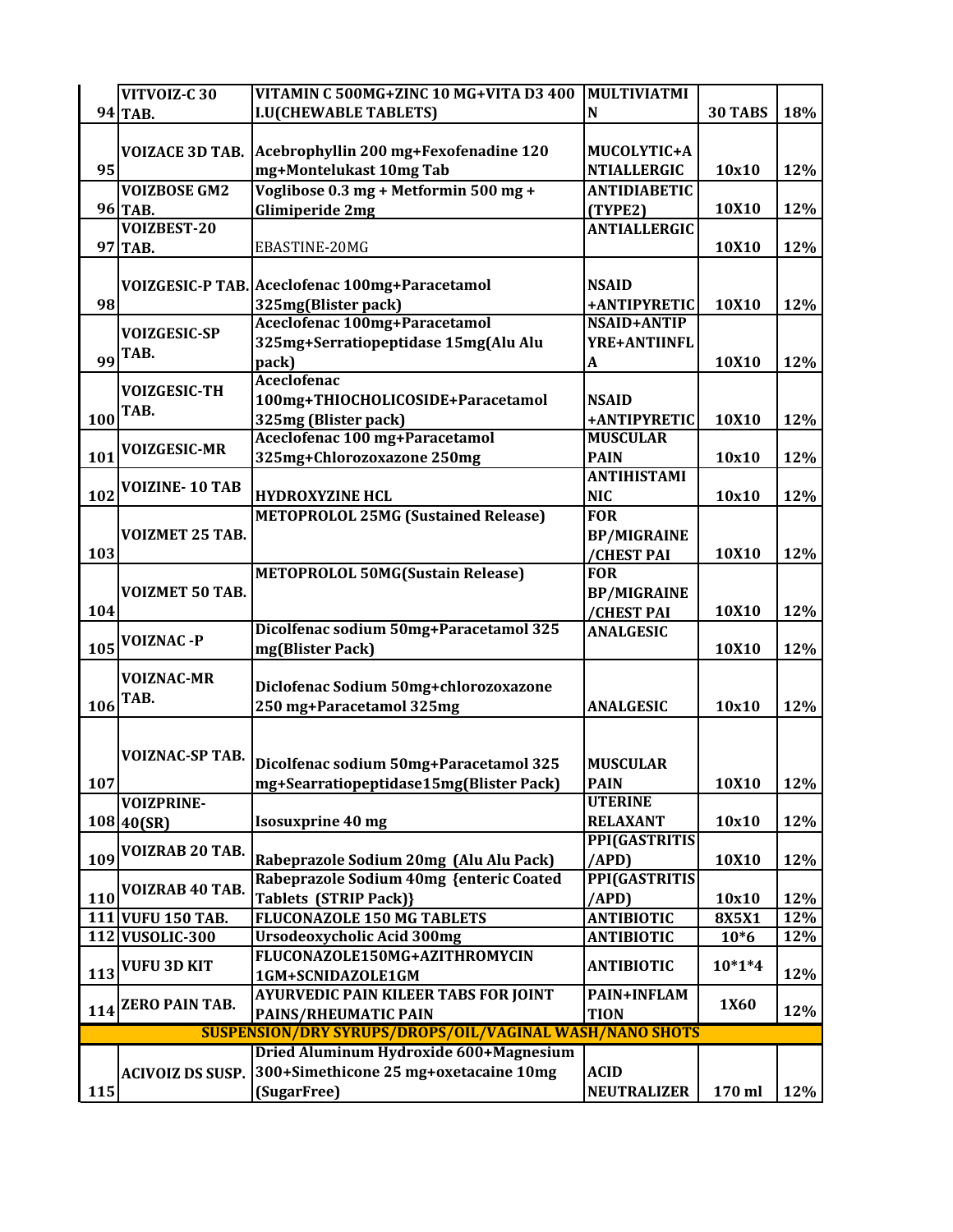|     | <b>ACIVOIZ SUSP.</b>  | Megaldrate 400 + Simithicone 20 mg (Sugar              | <b>ACID</b>         |                  |     |
|-----|-----------------------|--------------------------------------------------------|---------------------|------------------|-----|
| 116 |                       | <b>Free in Milky White Bottle)</b>                     | <b>NEUTRALIZER</b>  | 170 ml           | 12% |
|     | <b>AIRVOIZ M SYP.</b> |                                                        |                     |                  |     |
| 117 |                       | Levocetrizine2. 5mg +Montelukast 4mg                   | <b>ANTIALLERGIC</b> | 60ml             | 12% |
| 118 | <b>APPEVOIZ SYP.</b>  | <b>Fungal Distase &amp; Pepsin (Pineapple Flavour)</b> | <b>APPETIZER</b>    | 200ml            | 18% |
|     | <b>APPEVOIZ-CYP</b>   | Cyproheptadine 2mg +Tricholine .275mg in               |                     |                  |     |
|     | 119 SYP.              | Sorbitol base(70%)                                     | <b>APPETIZER</b>    | 200 ml           | 12% |
|     | 120 AZIVOIZ SUSP.     | Azithromycin 200mg                                     | <b>ANTIBIOTIC</b>   | 15 ml            | 12% |
|     |                       | Calcium Carbonate 625 mg+Vit D3 200                    |                     |                  |     |
|     | <b>BONEVOIZ SUSP.</b> | I.U+Magnesium 180mg+l-lysine75mg+Zinc                  |                     |                  |     |
| 121 |                       | sulphate 14 mg                                         | <b>CALCIUM</b>      | 200ml            | 12% |
|     | <b>CALCIVOIZ</b>      |                                                        |                     |                  |     |
|     | <b>122 SHOTS</b>      | Cholecalciferol 60,000 I.U Nano Shots                  | <b>VITAMIND3</b>    | 4X1X5ML          | 12% |
|     | 123 CANAPES SYP       | <b>Ayurvedic Enzyme Syrup</b>                          | <b>APPETIZER</b>    | 200 ml           | 12% |
|     | <b>CEFIVOIZ Dry</b>   |                                                        |                     |                  |     |
|     | 124 SYRUP             | Cefixime 50mg                                          | <b>ANTIBIOTIC</b>   | 30ml             | 12% |
|     | <b>CEPOVOIZ DRY</b>   |                                                        |                     |                  |     |
|     |                       | Cefpodoxime Proxetil 50 mg (W/W)                       |                     | 30 ml            |     |
|     | 125 SYRUP             | Amoxycillin 200mg+Clavulanic Acid 28.5mg               | <b>ANTIBIOTIC</b>   |                  | 12% |
|     | <b>CLAVOIZ-SYRUP</b>  |                                                        |                     |                  |     |
| 126 |                       | Dry                                                    | <b>ANTIBIOTIC</b>   | 30 ml            | 12% |
|     | <b>CLAVOIZ-DS DRY</b> | Amoxycillin 400mg+Clavulanic Acid 57mg                 |                     |                  |     |
|     | 127 SYRUP             | Dry SYP(With Water)                                    | <b>ANTIBIOTIC</b>   | 30 ml            | 12% |
|     | <b>CLEAR UP</b>       |                                                        | <b>VAGINAL</b>      |                  |     |
|     | 128 Vaginal Wash      | <b>VAGINAL WASH</b>                                    | <b>WASH</b>         | 100ml            | 12% |
|     | <b>CLEARUP</b>        | Chlorohexidine Gluconate 0.1%+Sodium                   |                     |                  |     |
|     | 129 MOUTHWASH         | <b>Floride</b>                                         | <b>MOUTH WASH</b>   | 100ml            | 12% |
|     | <b>CLEARUP SUSP</b>   | Lactitol Monohydrate 10gm+Benzoic Acid                 |                     |                  |     |
| 130 |                       | n.02225 gm                                             | <b>LAXATIVE</b>     | <b>150ML</b>     | 12% |
|     | <b>COLDVOIZ CZ</b>    | Paracetamol 125 mg +CPM 2 mg +Cetrizine                | <b>ANTYPRETIC+</b>  |                  |     |
|     | 131 SYRUP             | 2.5mg                                                  | <b>ANTIOCLD</b>     | 60 ml            | 12% |
|     | <b>COLDVOIZ SYRUP</b> | Paracetamol 125 mg +CPM 2 mg                           | <b>ANTYPRETIC+</b>  |                  |     |
| 132 |                       | +Phenylephrine 5 mg                                    | <b>ANTIOCLD</b>     | 60 ml            | 12% |
|     | 133 EMMEVOIZ Drops    |                                                        |                     |                  |     |
|     |                       | <b>Ondansetron drops 2mg</b>                           | <b>ANTIEMMETCI</b>  | 30 ml            | 5%  |
|     | <b>FRESHDROP</b>      | Carboxymethylcellulose                                 |                     |                  |     |
|     | 134 DROP.             |                                                        | <b>Eye Drops</b>    | 10 <sub>ml</sub> | 12% |
|     | <b>FERROVOIZ-XT</b>   | Ferrous ascorbate+Methylcobalammin +                   |                     |                  |     |
|     | 135 SYRUP             | Folic acid & Zinc syrup                                | <b>IRON+B6+B12</b>  | 200 ml           | 18% |
|     | <b>FOLYVA-XT SYP</b>  | <b>FERROUS ASCORBATE 30MG+FOLIC ACID</b>               |                     |                  |     |
| 136 |                       | 500MG+ZINC 22.5MCG                                     | <b>IRON+B6+B12</b>  | 200ml            | 18% |
|     | <b>HEPAVOIZ SYRUP</b> |                                                        |                     |                  |     |
| 137 |                       | <b>Silymarine with vitamin B Complex</b>               | <b>LIVER TONIC</b>  | 200 ml           | 18% |
|     | <b>HEPAVOIZ-DS</b>    |                                                        |                     |                  |     |
|     | 138 SYRUP             | <b>Ayurvedic Liver tonic (Patented formula)</b>        | <b>LIVER TONIC</b>  | 200 ml           | 12% |
|     |                       | Ambroxol 30 mg+Terbutaline 1.25mg                      |                     |                  |     |
|     | <b>KUFFVOIZ-AX</b>    | +Guaiphenesin 50 mg+Menthol 2.5 mg                     |                     |                  |     |
|     | 139 SYRUP             | (Mixed Fruit)                                          | <b>ANTITUSSIVE</b>  | 100 ml           | 12% |
|     | <b>KUFFVOIZ-DX</b>    | Dextromethorphan 10 mg+Phenylepherine                  |                     |                  |     |
|     | 140 SYRUP             | 5mg+CPM 2mg                                            | <b>ANTITUSSIVE</b>  | 100 ml           | 12% |
|     | KUFFVOIZ-L            | Ambroxol 30 MG+Levosalbutamol 1mg                      |                     |                  |     |
|     | 141 SYRUP             | +Guaiphenesin 50 mg                                    | <b>ANTITUSSIVE</b>  | 100 ML           | 12% |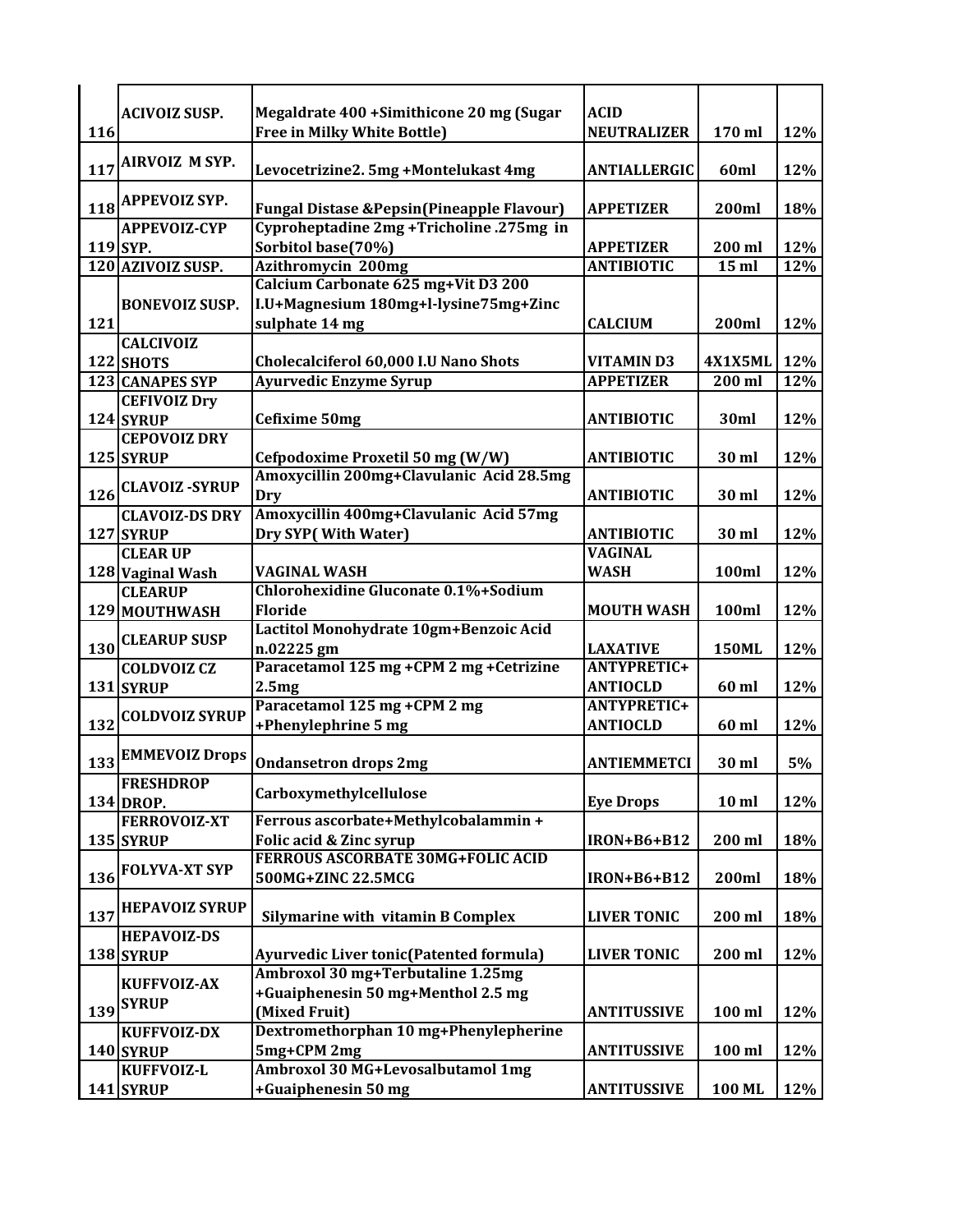|           | LYCOVOIZ SYP.            |                                                    | <b>ANTIOXIDANT</b> |               |     |
|-----------|--------------------------|----------------------------------------------------|--------------------|---------------|-----|
| 142       |                          | Lycopene + Multivitamin + Minerals                 | <b>MULTIVATMIN</b> | 200 ml        | 18% |
|           |                          | <b>LYCOPENE 10% 2000MCG+NIACINAMIDE</b>            |                    |               |     |
|           |                          | 25MG+FOLIC ACID 100MCG+ZN                          |                    |               |     |
|           | <b>LYZINC-M SYRUP</b>    | 3MG+COPPER 500MCG+IODINE                           |                    |               |     |
|           |                          | 100MCG+METHYLCOBALAMIN 1MCG+VITB6                  | <b>ANTIOXIDANT</b> |               |     |
| 143       |                          | 1.5MG                                              | <b>MULTIVATMIN</b> | <b>200ML</b>  | 18% |
|           | <b>MALE STAMINA</b>      |                                                    |                    |               |     |
| 144 OIL   |                          | AYURVEDIC MALE STAMINA BOOSTER OIL                 | <b>OIL FOR ED</b>  | <b>15 ML</b>  | 12% |
|           |                          |                                                    | <b>PAIN AND</b>    |               |     |
| 145       | <b>MEFEVOIZ SYRUP</b>    | Mefenemic Acid 50 MG+Paracetamol 125 MG            | <b>FEVER</b>       | 60 ml         | 12% |
|           |                          | <b>CARMINATIVES MIXTURE WITH DIGESTIVE</b>         |                    |               |     |
| 146       | <b>MEFIVOIZ DROP</b>     | <b>ENZYME DROPS</b>                                | <b>DROPS</b>       | <b>15ML</b>   | 12% |
|           | <b>MEFEVOIZ-DS</b>       | Mefenemic Acid 100 mg + Paracetamol 250            | <b>PAIN AND</b>    |               |     |
|           | 147 SYRUP                | mg                                                 | <b>FEVER</b>       | 60 ML         | 12% |
|           | <b>MULTIVOIZ</b>         |                                                    | <b>MULTIVIATMI</b> |               |     |
|           | 148 Drops                | <b>Multivitamin + Minerals with Lysine</b>         | N                  | <b>15ML</b>   | 18% |
|           |                          | <b>Enriched</b>                                    |                    |               |     |
|           | <b>MULTIVOIZ</b>         | Protein, Iron, Zinc, Calcium, Vitamins&            | <b>MULTIVIATMI</b> |               |     |
| 149       | <b>SYRUP</b>             | <b>Minerals</b>                                    | N                  | 200 ml        | 18% |
|           |                          | <b>NEUROTONIC</b>                                  |                    |               |     |
|           | <b>MIONEURON SYP.</b>    | (B12+B6+NAICINAMIDE+BIOTIN+CHROMIUM                |                    |               |     |
| 150       |                          |                                                    | <b>NEUROTONIC</b>  | <b>200 ML</b> | 18% |
|           | <b>NUTREEZ-TOTAL</b>     | MULTIVITAMIN MULTIMINERAL                          | <b>MULTIVIATMI</b> |               |     |
| $151$ SYP |                          | <b>ANTIOXIDENT &amp; AMINO ACID</b>                | N                  | <b>200ML</b>  | 18% |
|           |                          | <b>Ofloxacin 50mg+Metronidazole</b>                | <b>ANTIDIARROH</b> |               |     |
| 152       | OFVOIZ M SUSP.           | 120mg+Simethicone 10mg                             | EAL                | 60ml          | 12% |
|           | 153 PARAVOIZ SUSP        | Paracetamol 250 mg susp                            | <b>ANTIPYRETIC</b> | $60$ ml       | 12% |
|           | <b>154 URIVOIZ SYRUP</b> | <b>DIHYDROGEN SODIUM CITRATE</b>                   | <b>ALKALISER</b>   | 100 ML        | 12% |
|           | UTIVOIZ SYRUP.           | <b>Uterine tonic for females (Ayurvedic</b>        | <b>UTERINE</b>     |               |     |
| 155       |                          | <b>Prepration) (PATENT FORMULA)</b>                | <b>TONIC</b>       | 200 ml        | 12% |
|           | <b>V PLATE+ 200</b>      | Carica Papaya 600mg+Tulsi300mg+Giloy               | <b>DENGUE</b>      |               |     |
|           | <b>ML SYP</b>            | 300mg+Annar 300mg+Arjun Chaal                      | <b>THERAPY</b>     | 200ml         |     |
| 156       |                          | 300mg+Ashwagandha+Satavri+Aloevera                 |                    |               | 12% |
|           | <b>VIOZINC SUSP</b>      | Zinc Gluconate 20mg suspension                     | <b>ZINC</b>        | <b>60ML</b>   |     |
| 157       |                          |                                                    | <b>PREPRATION</b>  |               | 12% |
|           | <b>VITAVOIZ SYRUP</b>    | <b>Multivitamin, Multimineral and Antioxidants</b> | <b>MULTIVIATMI</b> |               |     |
| 158       |                          | <b>Syrups</b>                                      | ${\bf N}$          | 200 ML        | 12% |
|           | VITAVOIZ-L               |                                                    | <b>B COMPLEX</b>   |               |     |
|           | 159 SYRUP                | <b>B-Complex with Lysine</b>                       | <b>SYRUP</b>       | 100 ML        | 18% |
|           | VITAVOIZ-L               |                                                    | <b>B COMPLEX</b>   |               |     |
|           | 160 SYRUP                | <b>B-Complex with Lysine</b>                       | <b>SYRUP</b>       | 200 ML        | 18% |
|           | 161 VIZOLAX SYRUP        | <b>Sodium Picosulphate 5mg</b>                     | <b>LAXATIVE</b>    | 100 ml        | 12% |
|           | <b>VOIBU SUSP.</b>       | Ibuprofen 100 mg + paracetamol 162.5 mg            | <b>ANTYPRETIC+</b> | 60 ml         |     |
| 162       |                          |                                                    | <b>ANLAGESIC</b>   |               | 12% |
|           | <b>VOIZEL SYRUP</b>      |                                                    | <b>ANTIULCERAN</b> |               |     |
| 163       |                          | Sucralfate 1000 mg + Oxetacaine 20 mg              | T                  | 100 ml        | 12% |
| 164       | <b>VOIZGESIC SYRUP</b>   | Aceclofenac 50 mg +Paracetamol 125 mg              | <b>PAIN+FEVER</b>  | 60 ML         | 12% |
|           |                          | Zinc Gluconate 20mg+2.5 billions L                 |                    |               |     |
|           | <b>VOIZINC SUSP.</b>     | acidophilus, Bifidium +25 mg FOS (fructo-          | <b>PREPROBIOTI</b> |               |     |
| 165       |                          | oligosachrides)                                    | $\mathbf C$        | 60ml          | 12% |
|           |                          |                                                    |                    |               |     |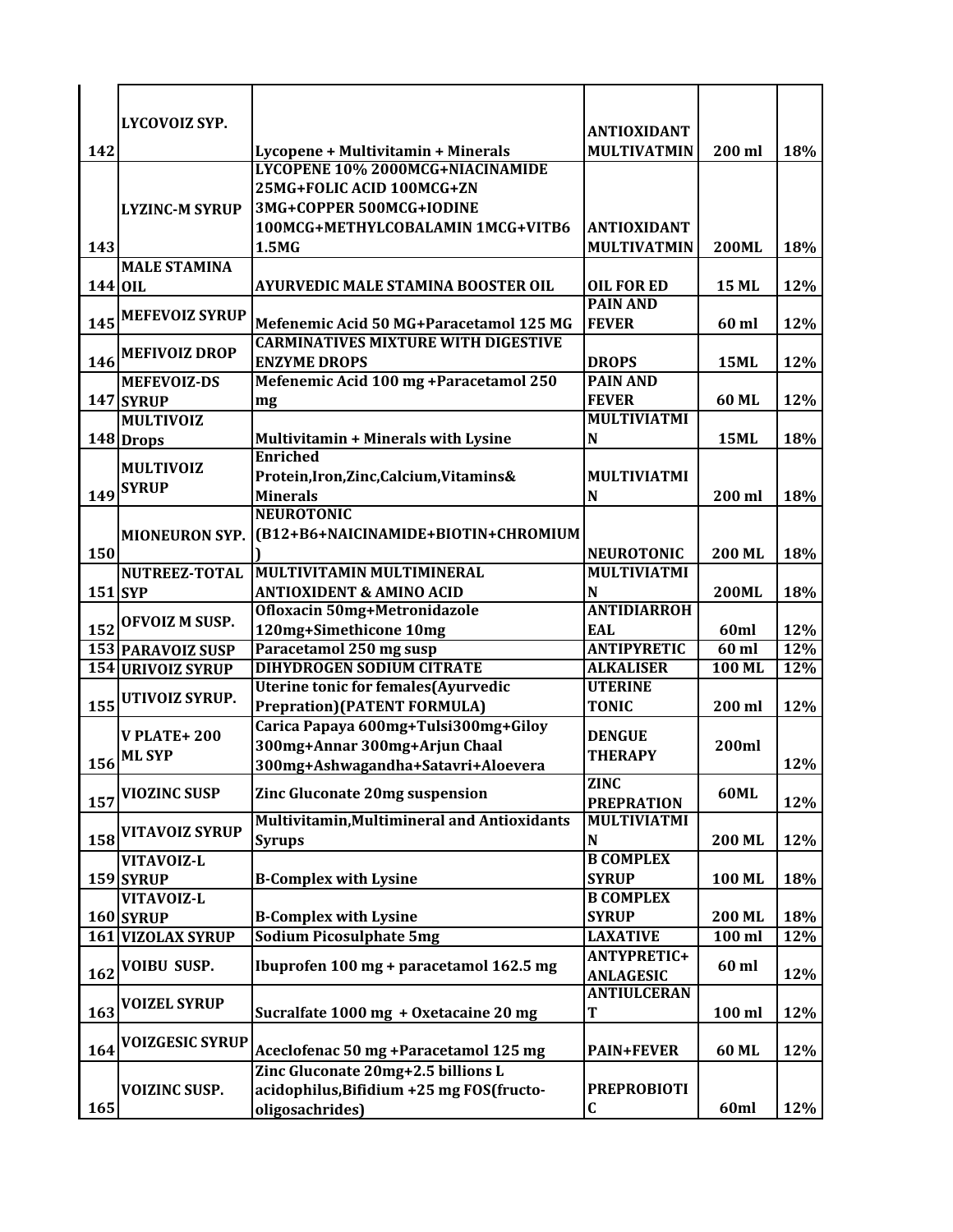|            | VOIZPRO-AQ            |                                                        | <b>PREPROBIOTI</b> |                     |     |
|------------|-----------------------|--------------------------------------------------------|--------------------|---------------------|-----|
|            | 166 SUSP.             | <b>BACILLUS CLAUSII SPORES</b>                         | <b>C SHOTS</b>     | 1x10s               | 12% |
|            |                       | <b>SACHETS RANGE</b>                                   |                    |                     |     |
|            |                       |                                                        | <b>IUGR/LOW</b>    |                     |     |
|            | <b>ARGIPURE</b>       |                                                        | <b>FOETUS</b>      |                     |     |
| 167        | <b>SACHETS</b>        | <b>L-Arginine 3 GM SACHETS</b>                         | <b>WEIGHT</b>      | <b>5GM Sach</b>     | 12% |
|            |                       | L-Arginine +Proanthocynidin                            |                    |                     |     |
|            | <b>ARGIVOIZ PLUS</b>  | +Methylcobalamin+DHA+Folic                             |                    | 10gm                |     |
| 168        | <b>SACHETS</b>        | <b>Acid+Zinc+Magnesium Sachet</b>                      | <b>PRECLAMPSIA</b> | <b>Sach</b>         | 18% |
|            |                       | Collagen Peptidase 8 gm+ Rosehip Extract               |                    |                     |     |
|            | <b>FLEXIVALK PLUS</b> | 500mcg+Glucosamine Sulphate 1                          | <b>OSTEOARTRIT</b> | 10gm                |     |
| 169        | <b>SACHETS</b>        | gm+Mecobalamine 6 Mcg                                  | <b>IS</b>          | <b>Sach</b>         | 18% |
|            | <b>LACTIVOIZ</b>      |                                                        | <b>PREPROBIOTI</b> |                     |     |
|            | 170 SACHETS           | pre pro biotic with zinc gluconate                     | $\mathbf C$        | 20Sachets 18%       |     |
|            |                       | Lb.Reuterii 2.5 Billion cfu+Lb. rhamnosus 2.5          |                    |                     |     |
|            |                       |                                                        |                    |                     |     |
|            | <b>UTIVOIZ PRO</b>    | billion cfu+cranberry 300mg+D mannose                  | <b>UTERINE</b>     |                     |     |
|            | <b>SACHETS</b>        | 600mg+Hibiscus 100mg                                   |                    |                     |     |
| 171        |                       |                                                        | <b>TONIC</b>       | 2 gm Sach           | 18% |
|            | <b>LEOTHATE</b>       | L-ORNITHINE+L ASPARTATE -5GM                           |                    |                     |     |
|            | 172 SACHETS           |                                                        | <b>LIVER TONIC</b> | <b>5GM Sach 12%</b> |     |
|            |                       | <b>INJECTABLES-AMPOULES/VIALS</b>                      |                    |                     |     |
|            | <b>AMIKVOIZ</b>       |                                                        |                    |                     |     |
|            | 173 250mg INJ.        | INJ Amikacin 250mg (2 ml)                              | <b>ANTIBIOTIC</b>  | 1's                 | 12% |
|            | <b>AMIKVOIZ</b>       |                                                        |                    |                     |     |
|            | 174 500mg INJ.        | INJ Amikacin 500mg (2 ml)                              | <b>ANTIBIOTIC</b>  | 1's                 | 12% |
|            | AMIKVOIZ100MG         |                                                        |                    |                     |     |
| $175$  INJ |                       | INJ AMIKACIN 100MG(2ML)                                | <b>ANTIBIOTIC</b>  | $1*S$               | 12% |
|            |                       |                                                        | <b>ANTICOGULAN</b> |                     |     |
| 176        | <b>BLOKET-INJ</b>     | Tranexamic Acid 500 mg (5ml)                           | Т                  | 1's                 | 5%  |
|            | 177 CEFU-750 INJ      | Cefuroxime 750 mg (W/W)                                | <b>ANTIBIOTIC</b>  | 1's                 | 12% |
|            | 178 CEFU-1.5 Gm INJ   | Cefuroxime 1.5 gm (W/W)                                | <b>ANTIBIOTIC</b>  | 1's                 | 12% |
|            | CLAVOIZ 1.2 gm        |                                                        |                    |                     |     |
|            | 179 INJ.              | Amoxycillin 1000mg + Clavulanic acid 200 mg ANTIBIOTIC |                    | 1's                 | 12% |
|            | 180 DOXYVOIZ INJ      | <b>DOXYCYCLINE 100MG INJ</b>                           | <b>ANTIBIOTIC</b>  | $1*5$               | 12% |
|            |                       | Cefoperazone 1000mg+Sulbactum 500                      |                    |                     |     |
| 181        | <b>EFOZONE 1.5 GM</b> | mg(Tray pack)                                          | <b>ANTIBIOTIC</b>  | 1's                 | 12% |
|            | <b>EMMEVOIZ 2ML</b>   |                                                        |                    |                     |     |
| $182$ IN   |                       | <b>Ondansetron 2mg/ml</b>                              | <b>ANTIEMMETCI</b> | 10's                | 12% |
|            | <b>FERROVOIZ XT</b>   |                                                        |                    |                     |     |
| 183 INJ    |                       | <b>IRON SURCOSE INJ</b>                                | <b>IRON+B6+B12</b> | $1*5$               | 12% |
|            |                       |                                                        | <b>ANTIHYPERTE</b> |                     |     |
| 184        | LBATO-20 INJ.         | <b>Labetalol injection 20mg</b>                        | <b>NSIVE</b>       | 1s                  | 12% |
|            | <b>LUTIPHASE 2ML</b>  | Hydroxy Progesterone capraote 500 mg in                | <b>FEMALE</b>      |                     |     |
|            | 185   INJ.            | 2ml Aqueous Base                                       | <b>HORMONE</b>     | 1'S                 | 12% |
|            | <b>NEUROVOIZ</b>      | Methylcobalaimne, Vitamin B6, Niacinamide              | <b>NERVES</b>      |                     |     |
|            |                       | in Dispo Pack                                          | <b>TONER VIT B</b> |                     |     |
|            | 186 FORTE INJ.        |                                                        | <b>NERVES</b>      | 2 <sub>m</sub>      | 12% |
|            | NEUROVOIZ INJ.        |                                                        |                    |                     |     |
| 187        |                       | Methylcobalamine 1500 mcg                              | <b>TONER VIT B</b> | <b>1S</b>           | 12% |
|            | <b>NEUROVOIZ</b>      | Methylcobalamin 2500mcg+Vitamin C 150                  |                    |                     |     |
|            | PLUS INJ.             | mcg+Nicotinamide 12mg+Folic Acid                       | <b>NERVES</b>      |                     |     |
| 188        |                       | .7mg(Combi Pack)                                       | <b>TONER VIT B</b> | <b>1S</b>           | 12% |
|            | PANTAVOIZ-40          |                                                        | PPI(GASTRITIS      |                     |     |
|            | 189 INJ.              | Pantaprazole Sodium 40mg Injection                     | /APD)              | 1's                 | 12% |
|            | SPASMOVOIZ-           |                                                        | <b>ANTISPASMOD</b> |                     |     |
|            | 190 2ML INJ.          | Drotaverin 40 mg Injection (2ml)                       | IC                 | 1's                 | 12% |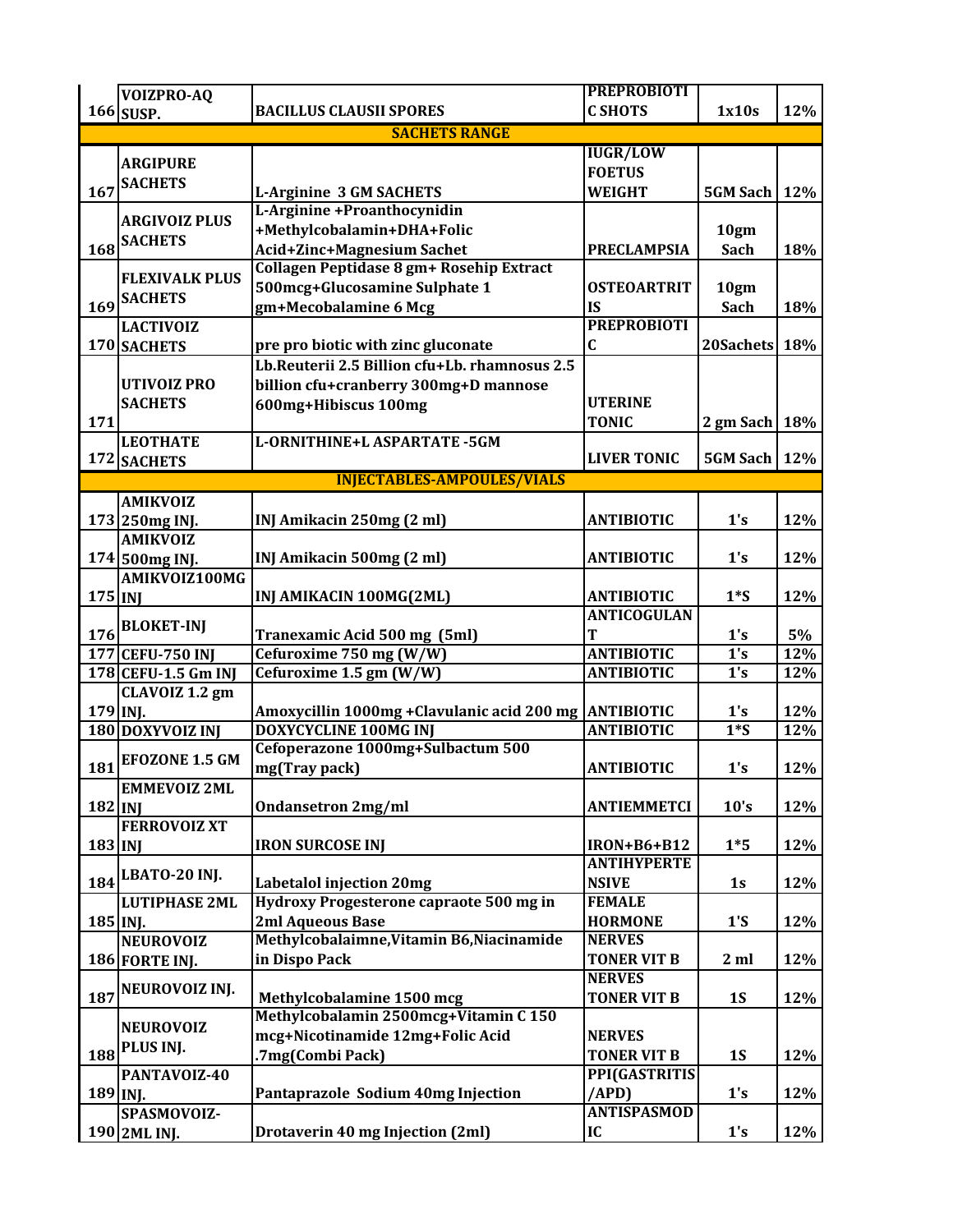|            | TAZIBAC 4.5 GM         | Piperacillin 400 mg + Tazobactum 500 mg                                        |                      |         |     |
|------------|------------------------|--------------------------------------------------------------------------------|----------------------|---------|-----|
| $191$ INJ. |                        | (In Tray+Water)                                                                | <b>ANTIBIOTIC</b>    | 1's     | 12% |
|            | <b>192 V-MERO INJ.</b> | Meropenem 1gm                                                                  | <b>ANTIBIOTIC</b>    | 1'S     | 12% |
|            | VOIZNAC-1ML            |                                                                                |                      |         |     |
| 193 INJ.   |                        | Diclofenac Sodium 75 mg Injection 1 ml                                         | <b>ANALGESIC</b>     | 1's     | 12% |
|            |                        |                                                                                |                      |         |     |
| 194        | VOIZOLIC 25 INJ.       | <b>INJ NANDRALONE 25 MG</b>                                                    | <b>STERIOD</b>       | 1'S     | 12% |
|            | VOIZOLIC 50 INJ.       |                                                                                |                      |         |     |
| 195        |                        | <b>INJ NANDRALONE 50MG</b>                                                     | <b>STERIOD</b>       | 1'S     | 12% |
|            | VOIZONE-1Gm            |                                                                                |                      |         |     |
| 196 INJ.   |                        | <b>Ceftriaxone 1 gm Injections</b>                                             | <b>ANTIBIOTIC</b>    | 1's     | 12% |
|            | VOIZONE-500 INJ.       |                                                                                |                      |         |     |
| 197        |                        | <b>Ceftriaxone 500mg Injections</b>                                            | <b>ANTIBIOTIC</b>    | 1's     | 12% |
|            | <b>VOIZONE-S 1.5G</b>  | Ceftriaxone 1 gm +Sulbactum500 mg                                              |                      |         |     |
| 198 INJ.   |                        | <b>Injections</b>                                                              | <b>ANTIBIOTIC</b>    | 1's     | 12% |
|            | VOIZONE-S-375          |                                                                                |                      |         |     |
| 199 INJ.   |                        | CEFTRIAXONE 250 + SULBACTUM 125                                                | <b>ANTIBIOTIC</b>    | 1'S     | 12% |
| 200        | VOIZRAB 20 INJ.        | Rabeprazole 20 mg (In Tray Pack With<br>Water)                                 | <b>PPI(GASTRITIS</b> |         |     |
|            |                        |                                                                                | (APD)                | 1's     | 12% |
|            |                        | <b>SOFTGEL GELATIN CAPSULES</b>                                                |                      |         |     |
|            |                        |                                                                                |                      |         |     |
|            | <b>BONEVOIZ</b>        | Calcium Carbonate 1000mg+Calcitrol                                             |                      |         |     |
|            | K2(SOFTGEL)            | .25mcg+VitK2-7 50 mcg+B12 1500mcg+Folic                                        | <b>CALCIUM+VIT</b>   |         |     |
| 201        |                        | Acid 5mg+Mg+Boron+Zn 22.5 mg                                                   | K2                   | 10x1x10 | 18% |
|            | <b>BONEVOIZ(SOFT</b>   | Calcium Carbonate 500mg+Calcitriol                                             |                      |         |     |
|            | $202$ GEL)             | .25mcg+Zinc Sulphate 7.5mg                                                     | <b>CALCIUM</b>       | 2x15    | 12% |
|            | <b>CALCIVOIZ(SOFT</b>  | Cholecalciferol soft gel 60,000                                                | VIT <sub>D3</sub>    |         |     |
|            | $203$ GEL)             | I.U(monocarton)                                                                | <b>SOFTGEL</b>       | 10X1X4  | 12% |
|            | <b>CLOCLIN (SOFT</b>   |                                                                                |                      |         |     |
|            | $204$ GEL)             | Clindamycin 100mg+Clotrimazole 200 mg<br>DOXYCYCLINE HCL 100MG LACTIC BACILLUS | <b>ANTIFUNGAL</b>    | 10X1x3  | 12% |
| 205        | DOXYVOIZ-LB            | <b>CAP</b>                                                                     | <b>ANTIBIOTIC</b>    |         | 12% |
|            |                        | VIT.E 400 MG + Wheat germ oil + Omega three                                    |                      | $10*10$ |     |
| 206        | <b>EVOIZ (SOFTGEL)</b> | fatty acid                                                                     | VIT <sub>E3</sub>    | 10x1x10 | 18% |
|            |                        | Omega 3 fatty Acid+Green Tea                                                   |                      |         |     |
|            | <b>MEGAVOIZ-</b>       | Extract+Ginkgo Biloba +Ginseng +Grape                                          |                      |         |     |
| 207        | 9G(SOFTGEL)            | Seed+Vit+Minerals                                                              | <b>ANTIOXIDSNT</b>   | 3x10    | 18% |
|            | MULTIVOIZ(SOFT         | Ginseng+Antioxident+Minerals+Multivitamin                                      | <b>ANTOXIDANT+</b>   |         |     |
|            | $208$ <sup>GEL</sup> ) | s Soft Gel Capsules                                                            | <b>MULTI</b>         | 10X10   | 18% |
|            |                        | <b>HARD GELATIN CAPSULES</b>                                                   |                      |         |     |
|            |                        |                                                                                |                      |         |     |
|            | <b>CUM-P CAP.</b>      |                                                                                | PSOROSIS, CAN        |         |     |
| 209        |                        | Curcumin 300 mg + Piperin 15 mg capsules                                       | <b>CER(ANTIOXI)</b>  | 10x10   | 18% |
|            |                        |                                                                                | PPI(GASTRITIS        |         |     |
| 210        | <b>EZTOP DSR</b>       | ESOMEPRAZOLE40MG+DOMPERIDONE30MG                                               | /APD)                | $10*10$ | 12% |
|            |                        |                                                                                | <b>PREPROBIOTI</b>   |         |     |
| 211        | <b>LACTIVOIZ CAP.</b>  | Pre probiotic with Zinc (Alu Alu Pack)                                         | <b>CCAPS</b>         | 10X10   | 18% |
|            |                        |                                                                                |                      |         |     |
|            |                        | Lycopene 6000 mcg+ Mutlimineral &                                              | <b>ANTIOXIDANT</b>   |         |     |
|            | LYCOVOIZ CAP.          | <b>Multivitamin(IN DRUG)</b>                                                   | <b>MULTIVATMIN</b>   |         |     |
| 212        |                        |                                                                                |                      | 10X10   | 12% |
|            |                        |                                                                                | <b>ED/SPERM</b>      |         |     |
|            | <b>MALE STAMINA</b>    |                                                                                |                      |         |     |
|            | CAP.                   | Safed Musli +Aloe Vera                                                         | <b>COUNT/LIBID</b>   |         |     |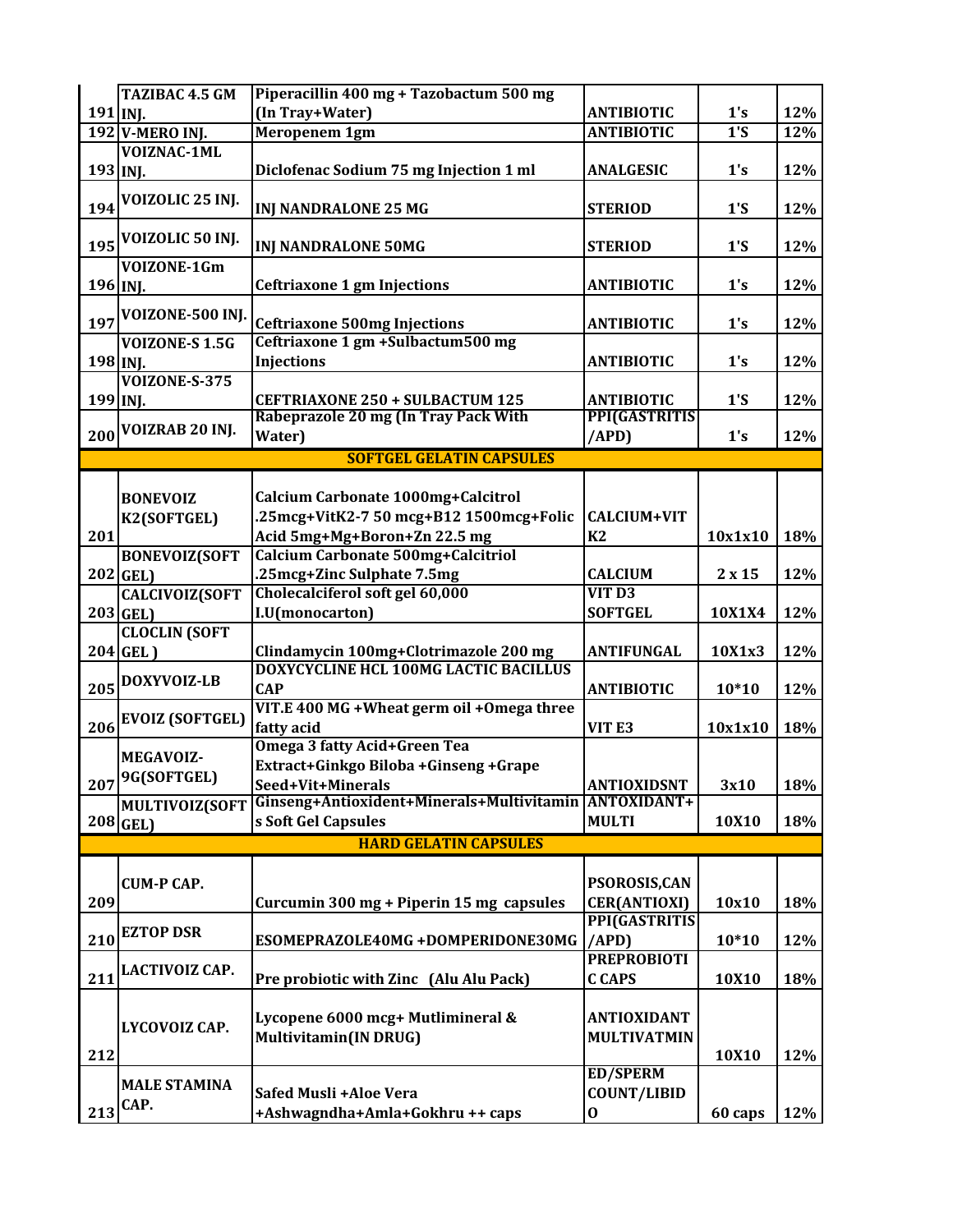|        | MOXYVOIZ 500<br>214 CAP.            | <b>AMOXYCILLIN 500 MG CAPSULES</b>                                            | <b>ANTIBIOTIC</b>                        | 10X10           | 12% |
|--------|-------------------------------------|-------------------------------------------------------------------------------|------------------------------------------|-----------------|-----|
| 215    | NEUROVOIZ CAP.                      | METHYLCOBALAMIN 1500 +ALA 100<br>MG+FOLIC ACID 1.5 MG+VITAMINS                | <b>ANTIOXIDANT</b><br><b>MULTIVATMIN</b> | 3X10            | 12% |
|        | PANTAVOIZ-DSR<br>216 CAP.           | Pantaprazole 40mg + Domperidone<br>30mg(Sr) (ALU-ALU)                         | PPI(GASTRITIS<br>/APD)                   | 10X10           | 12% |
|        |                                     | ROSUVASTATIN 10MG+ASPIRIN 75MG CAP                                            | <b>HIGH</b>                              |                 |     |
| 217    | ROSUVOIZ-A                          |                                                                               | <b>CHOLESTROL</b>                        | $10*10$         | 12% |
| 218 75 | ROSUVOIZ GOLD-                      | ROSUVASTATIN 10MG+CLOPIDOGREL<br>75MG+ASPIRIN 75MG                            | <b>HIGH</b><br><b>CHLOSTROLE</b>         | $10*10$         | 12% |
|        |                                     | Each Capsule has Pashabhed, varun                                             |                                          |                 |     |
|        | <b>STONEOUT CAP.</b>                | Gokhru, Kulthi, Yavakshar, Moolishar (Exclusiv                                |                                          |                 |     |
| 219    |                                     | e Ayurvedic for Stones)                                                       | <b>STONES</b>                            | 30 caps         | 12% |
|        | <b>VOIZRAB 40 DSR</b>               | <b>RABEPRAZOLESODIUM</b>                                                      | PPI(GASTRITIS                            |                 |     |
| 220    |                                     | 40MG+DOMPERIDONE30 MG CAP                                                     | /APD)                                    | $10*10$         | 12% |
|        | V PLATE+ CAP.                       | Carica Papaya 150mg+Tulsi100mg+Giloy<br>100mg+Neem+Annar 25mg+Arjun Chaal     | <b>DNEGUE</b>                            | 3x10            |     |
| 221    |                                     | 25mg+Ashwagandha+Aloevera                                                     |                                          |                 | 12% |
|        | <b>VOIZACE CAP.</b>                 |                                                                               | <b>ASTHMA/COP</b>                        | 10X10           |     |
| 222    |                                     | <b>Acebrophyllin 100 mg capsules</b>                                          | D                                        |                 | 12% |
|        | <b>VOIZOLE 100</b><br>$223$ CAP.    | <b>Itraconazole 100 mg</b>                                                    | <b>ANTIFUNGAL</b>                        | 1x4x10          | 12% |
|        | <b>VOIZOLE 200</b><br>224 CAP.      | <b>Itraconazole 200 mg</b>                                                    | <b>ANTIFUNGAL</b>                        | 1x4x10          | 12% |
| 225    | <b>VOIZRAB DSR</b><br>CAP.          | Rabeprazole Sodium 20mg + Domperidone<br>30mg(Pallet techonolgy) (STRIP PACK) | PPI(GASTRITIS<br>(APD)                   | 10X10           | 12% |
| 226    | VOIZRAB L CAP.                      | Rabeprazole Sodium 20mg + Levosulpiride<br>75mg(Pallet techonolgy) (ALU-ALU)  | PPI(GASTRITIS<br>/APD)                   | 10X10           | 12% |
|        |                                     | <b>POWDERS/SOAPS</b>                                                          |                                          |                 |     |
|        | <b>BUCKUP</b>                       |                                                                               | <b>ENERGY</b>                            |                 |     |
|        | 227 POWDER                          | <b>ENERGY DRINK</b>                                                           | <b>DRINK</b><br><b>DUSTING</b>           | 105 GM          | 18% |
|        | <b>CLOCLIN</b><br>228 POWDER        | <b>CLOTRIMAZOLE 1% DUSTING POWDER</b>                                         | <b>POWDER</b>                            | <b>100GM</b>    | 12% |
|        |                                     |                                                                               | <b>MEDICATED</b>                         |                 |     |
| 229    | <b>KETOVOIZ SOAP</b>                | <b>KETOCONAZOLE 1% SOAP</b>                                                   | <b>SOAP</b>                              | <b>75GM</b>     | 12% |
|        | <b>VOIZPRO</b>                      | Protein powder WITH DHA 200 gm (VANILLA                                       | <b>PROTEIN</b>                           |                 |     |
|        | 230 POWDER                          | <b>FLAVOUR) TIN PACK</b>                                                      | <b>POWDER</b>                            | 200 GM          | 18% |
|        | <b>VOIZPRO</b>                      | Protein powder WITH DHA 200 gm                                                | <b>PROTEIN</b>                           |                 |     |
|        | 231 POWDER                          | (CHOCOLATE FLAVOUR)<br><b>CREAMS/OINTMENTS/GELS</b>                           | <b>POWDER</b>                            | <b>200 GM</b>   | 18% |
|        |                                     |                                                                               |                                          |                 |     |
| 232    | <b>FUNGIVOIZ MN</b><br><b>CREAM</b> | CLOBETASOL 0.05%+NEOMYCIN<br>0.5%+MICONAZOLE 2%+Chlorocresol 0.1%             | ANTIFUNGAL                               | $15 \text{ gm}$ | 12% |
| 233    | <b>MUVICIN CREAM</b>                | <b>MUPIROCIN 2% OINTMENT</b>                                                  | <b>ANTIFUNGAL</b>                        | 5GM             | 12% |
| 234    | <b>VOIZNAC OIL</b>                  | <b>AYURVEDIC MUSCULAR PAIN OIL</b>                                            | <b>OIL FOR ED</b>                        | <b>50ML</b>     | 12% |
| 235    | <b>VOIZDIN SM</b>                   | SUCRALFATE+METRONIDAZOLE+POVIDONE                                             | <b>ANTIFUNGAL</b>                        | <b>20GM</b>     | 12% |
| 236    | <b>VOIZLEE LOTION</b>               | <b>LULICONAZOLE LOTION 1%</b>                                                 | <b>ANTIFUNGAL</b>                        | <b>30ML</b>     | 12% |